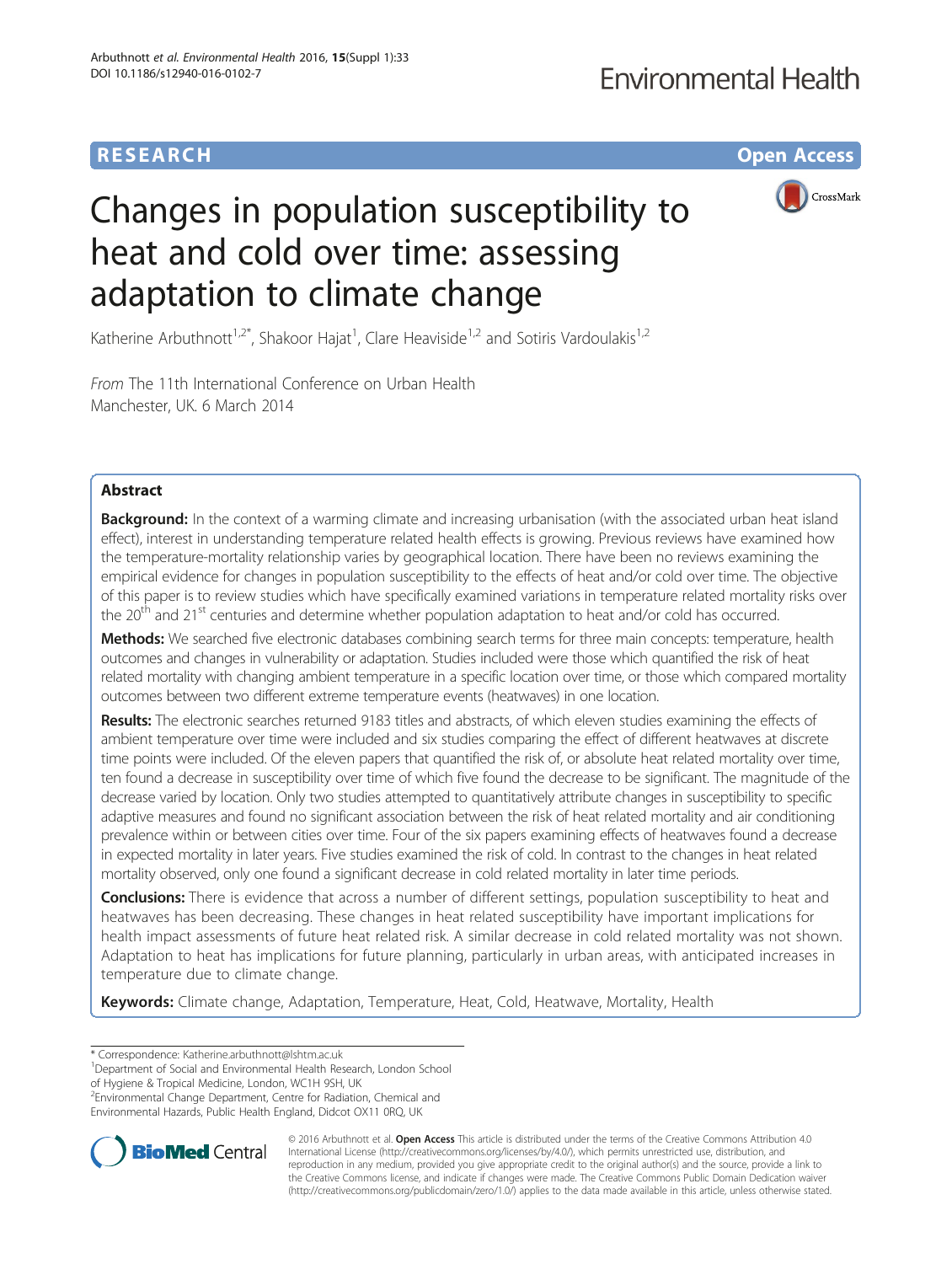## Background

The global climate is projected to warm although to what extent depends on future greenhouse gas emissions and socioeconomic and land use changes. Global surface temperatures are likely to warm by between 0.3 °C and 4.8 °C by the end of this century relative to the end of the last, depending on modelling choices which reflect differences in the amount of anthropogenic forcing in different scenarios [[1\]](#page-18-0). It is anticipated that there will be increasing variability in future temperatures and extreme weather events over most geographical regions [\[1](#page-18-0)–[4](#page-18-0)]. For example, heatwaves are likely to increase in frequency and severity and this, combined with projected demographic changes, will lead to an increase in population exposure to extreme events [\[5](#page-19-0), [6\]](#page-19-0). However, the same locations may still experience (extreme) low temperatures. These are important considerations for public health, as both heat and cold exposure lead to increased risk of mortality [[7](#page-19-0)–[21](#page-19-0)].

Adequate public health responses to temperature related effects of climate change require a sound risk management process, informed by the use and synthesis of relevant evidence. A framework for such a public health approach for climate change adaptation is outlined by Hess et al. [[22](#page-19-0)]. In considering the future impact of temperature on health, knowledge about past and current risks to health from changes in ambient temperature is essential: it informs the baselines used for future risk assessments upon which management strategies may be based. Changes in temperature related health outcomes over time could give valuable insight into whether populations have adapted to hot and/or cold temperatures in more recent times. Understanding what has caused changes in susceptibility to temperature related mortality can help inform current public health policy and protection of vulnerable communities. Alternatively, if temperature related mortality remains unchanged this gives further weight to the need for specific planned adaptive strategies to address the health risks of future climate change. For the purpose of this review, adaptation and acclimatisation have been defined as in Fig. [1](#page-2-0) below, with the definition of adaptation based upon that of the Intergovernmental Panel on Climate Change [\[23\]](#page-19-0). However, a distinction between evidence of decreasing susceptibility to heat and cold and evidence that adaptation or acclimatisation have occurred should be made. For example, a decrease in temperature related mortality may have arisen through general improvements in health or social care rather than specific planned adaptations to the effects of heat or cold: to attribute decreasing heat or cold related mortality solely to planned adaptive measures would be misleading.

Epidemiological evidence for the effect of temperature on health outcomes is typically based on observational studies. The relative risk of mortality per unit change in temperature (e.g. per degrees Celsius (°C)) is generally estimated using a time series or case-crossover approach. This is usually denoted by 'U','V' or 'J' type curves, with adverse health effects appearing below or above a given range of temperatures [\[11\]](#page-19-0). Where a threshold temperature is set, above or below which health effects occur (and can be estimated using a log-linear or non-linear approach), this point is often referred to as the Minimum Mortality Temperature (MMT). The effect of individual heatwaves is often estimated using episode analysis, where observed numbers of deaths during the heatwave period are compared to expected deaths estimated using an appropriate baseline.

A number of epidemiological studies [\[24](#page-19-0)–[26\]](#page-19-0) have examined how temperature-mortality relationships vary by geographical location. The geographical variation in this relationship is also the subject of a review by Hajat and Kosatsky [\[27](#page-19-0)], who explored possible explanations for the differences in temperature related susceptibility between countries. In a random-effects meta-regression of studies, the relative risk of heat related mortality was found to be strongly related to heat thresholds. Heat thresholds (and RR of heat-related mortality) were higher in countries closer to the equator (with higher summertime mean temperatures). It was proposed that the higher thresholds seen in countries closer to the equator, may indicate some level of population adaptation to heat. The risk of heat-related mortality was also found to increase with increasing urban density, decreasing city level GDP and increasing age of the population.

No review, however, has examined how or whether temperature-related mortality varies over time in one location. This paper seeks to address this gap in knowledge. Specifically we review the evidence for changing population susceptibility (in terms of mortality) to ambient heat and cold and heatwaves or cold snaps over different time points over the last century and more recently. Understanding changing temperature-related mortality, the time scales over which this has occurred, and its possible causes could make important contributions to managing future risk. We discuss the extent to which changes in susceptibility are attributed to planned adaptive measures within the selected studies and consider how this evidence could be used in assessments of future temperature related health impacts. Both heat and cold related mortality are reviewed, as in many parts of the world studies suggest cold related mortality currently has and will continue to have a substantial contribution to temperature related mortality, even under warming projections [\[28, 29\]](#page-19-0).

We review both changes in mortality in response to general temperature increases or decreases and to extreme weather events, such as heatwaves and cold snaps. Extreme events are included since the specific adaptive measures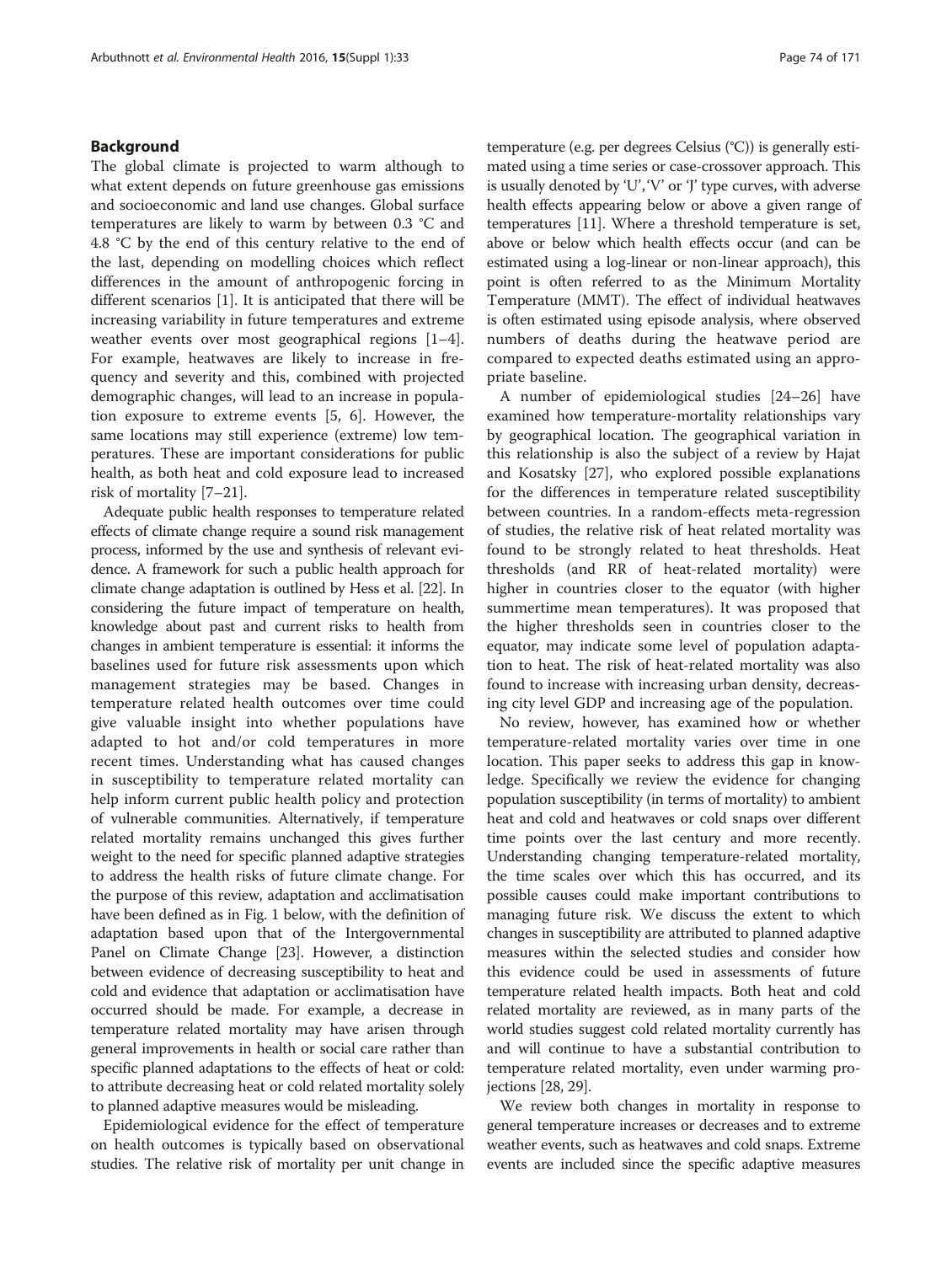<span id="page-2-0"></span>

and policies relating to these may differ to those for general temperature effects. For example, there are many specific measures, such as heat health warning systems (HHWS) that are only fully activated during an extreme event [[30, 31](#page-19-0)]. Political will to react to extreme events, such as the 2003 heatwave (commonly stated as the trigger for many European countries' HHWS) may be greater [[32\]](#page-19-0), as although considered low probability they have an immediate and high impact compared to slowly changing environmental risk.

Only the direct effects of ambient temperature on health (all cause and cause specific mortality – for example mortality due to cardiac or respiratory disease) are considered in this review. A review of individual and specific adaptive measures (e.g. the effectiveness of electric fans, or heat health warning systems) is beyond the scope of this paper and has, in part, been undertaken in previous works [\[33](#page-19-0)–[35\]](#page-19-0).

# Methods

All populations, analysed/aggregated at either city, regional or national level, were included in this review. We included observational studies (time series, case-crossover or period analysis design) which:

- quantified the risk of health related events with changing ambient temperature in one location over a given time period (not limited); or
- compared outcomes between two different discrete extreme temperature events (>1 day, for example,

usually defined by the context specific definition of a heatwave or cold spell) in one location.

Where studies compared the effect of temperature extremes but by individual days (e.g. risk at the  $98<sup>th</sup>$  percentile of temperatures compared with average temperature but as part of a heatwave) these were categorised as the first type of study – assessing the effect of ambient increased temperature on health.

The primary outcome assessed was mortality (all cause or by type), as estimations of this are not sensitive to changes in organisation of care (whereas, hospital admission rates for example, may change over time, not as a function of morbidity but related to changing expectations or access to care). Studies which only examined deaths coded as due to heat or temperature disturbances (e.g. heatstroke, hypo/hyper-thermia) were excluded as these deaths are comparatively rare, the coding of such death may vary and they may also be associated with occupational or working conditions unrelated to ambient temperature (e.g. heat stroke may occur in military recruits in training etc.). Studies were excluded if there were no quantitative results available that compared mortality (risk or rates or attributable burden) over time.

Five electronic databases were searched (Ovid MED-LINE, Ovid EMBASE, CINAHL, Psych- info and Global Health) using three main concepts: temperature, health outcomes and changes in vulnerability or adaptations. Search terms were combined using the appropriate Boolean operator terms and limited to English and to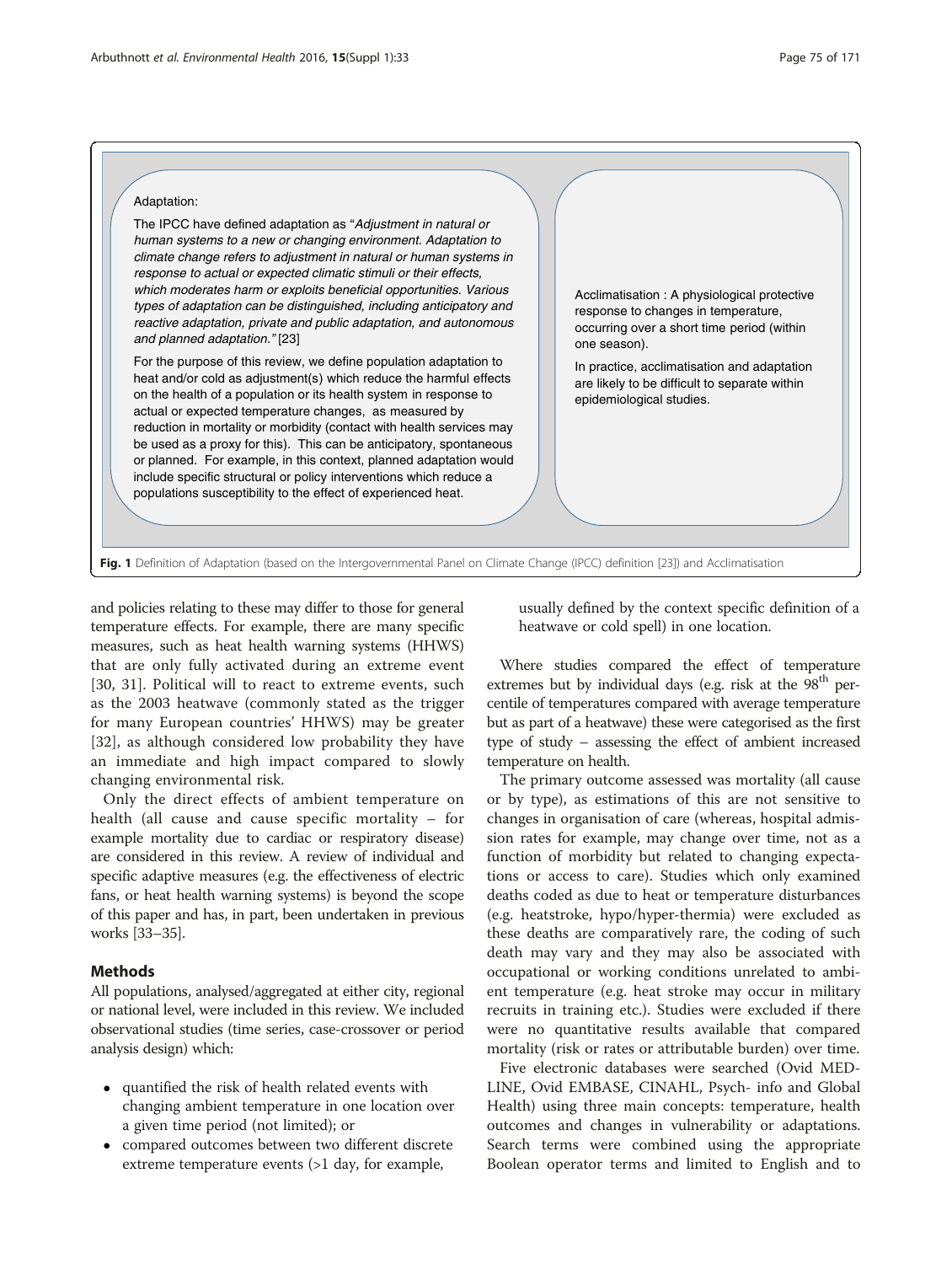humans. Further articles were identified through snowballing of references and hand searching of relevant journals not indexed in the databases (e.g. Nature Climate Change).

Data from studies was extracted on location and duration of the study, exposures studied, health outcome measures, methods used for estimating the effect and methods used to assess changes in mortality at the time points recorded. Where available, subgroup analysis was also recorded (e.g. by age category or by cause of death). Contextual information, for example whether protective measures had been introduced during the study time period, was recorded even if the description of these was qualitative rather than quantitative.

Due to the heterogeneity of approaches to defining and assessing changes in temperature related mortality risk (for example, changes in relative risk (RR) or attributable mortality burdens over time) a meta-analysis was not deemed appropriate. Where complete results from more than one statistical model were presented, those that were reported in full or stated to be the main model by the authors are included. When results from more than one model were given, those judged to have the best control for confounders or best fit to data were chosen. Where estimates were made over a period of time the mid-point of this time period was used when representing the information.

#### Results

Eleven studies met the inclusion criteria examining changes in susceptibility to heat and cold over time and six studies of heatwaves met the inclusion criteria.

## Changes in vulnerability to ambient heat and cold over time (non- heatwaves)

#### Types of study and methods used

Eleven studies [[36](#page-19-0)–[46\]](#page-19-0) were identified that had quantitatively analysed changes in the effects of either ambient heat, cold or both on mortality over time. The key information about study populations, outcomes and methods is summarised in Table [1](#page-4-0). The majority of studies used data from the US or Europe. The time periods studied ranged from 18 to 150 years. Eight studies focused only on urban populations [\[36](#page-19-0)–[40, 43](#page-19-0), [46\]](#page-19-0), eight analysed all age groups of which four reported trends in time also by age category [[36](#page-19-0)–[39](#page-19-0)] and two papers only analysed older age groups [\[43, 45](#page-19-0)]. Five studies examined the effects of both high and low temperatures [\[39, 41](#page-19-0)–[44\]](#page-19-0), whilst all others only examined the effect of heat. Ten papers examined all-cause mortality, of which three also analysed trends in heat related cardiovascular and/or respiratory deaths [\[37, 38](#page-19-0), [44\]](#page-19-0) and one paper only analysed cardiovascular mortality [\[43](#page-19-0)].

A variety of health outcome measures were used within the time series studies to analyse the effect of temperature on health and how this varied with time (see Tables [1](#page-4-0) and [2](#page-6-0)). Results were either presented as the RR of mortality per 1 °C (or 10 °F) increase in temperature [[36, 38, 39](#page-19-0), [43, 44](#page-19-0)], the RR of mortality at one temperature compared to another (e.g. 29 °C vs 22 °C) [\[36\]](#page-19-0) or the 98<sup>th</sup> centile vs average temperature [[39](#page-19-0)] or as the (average) annual number of excess heat or cold related deaths as a proportion of the population [\[45](#page-19-0), [46\]](#page-19-0) or of deaths [[37](#page-19-0)]. The most common approach used to examine changes in susceptibility over time was the comparison of RR or excess temperature related deaths from the models on an annual or decadal basis or between two defined time points. The extent to which trends could be identified or were quantified varied, with some studies also analysing year or decade as a modifying factor in the relationship or using regression to examine the effect of time on heat/cold related health outcomes [[36](#page-19-0), [45](#page-19-0)].

Where the time series models used a linear-threshold approach to estimate the effect of temperature on mortality, different decisions were taken regarding setting the threshold above or below which temperature effects were estimated. In some cases [\[42, 45\]](#page-19-0) a change in threshold or MMT was used to support evidence for or against changes in susceptibility (i.e. an increase in threshold represents a decrease in susceptibility to heat). Even if not specifically analysed, a change in threshold is important as it relates to the slope of the regression line. One paper fixed the threshold [\[44](#page-19-0)] across the entire analysis period but noted that it increased in later years and two papers [\[42](#page-19-0), [46](#page-19-0), [47](#page-19-0)] allowed the threshold to vary between decades. These approaches are commented on further in the discussion section.

The amount of control for time varying factors within the epidemiological models varied. For example, only one paper specifically reported including air pollution control in the main model [[44\]](#page-19-0) and this was only for the last part of the century due to limited data availability (see Table [1\)](#page-4-0). One study [\[37](#page-19-0)] reported control for air pollution as part of their sensitivity analysis and supplementary materials. In those studies reporting cold effects over time, control for influenza varied (see section on varation in effect by study design and metrics used).

# Temporal changes in susceptibility to ambient heat

The effect of increased temperature on mortality was examined in eleven studies [\[36](#page-19-0)–[46\]](#page-19-0). Of these, ten found evidence of some decrease in susceptibility to heat (see Table [1\)](#page-4-0). Seven reported a measure of statistical significance – either a test for trend or included confidence intervals for estimates at two discrete time points. Of these seven, five found the decrease over time or between two time periods to be statistically significant at the 5 %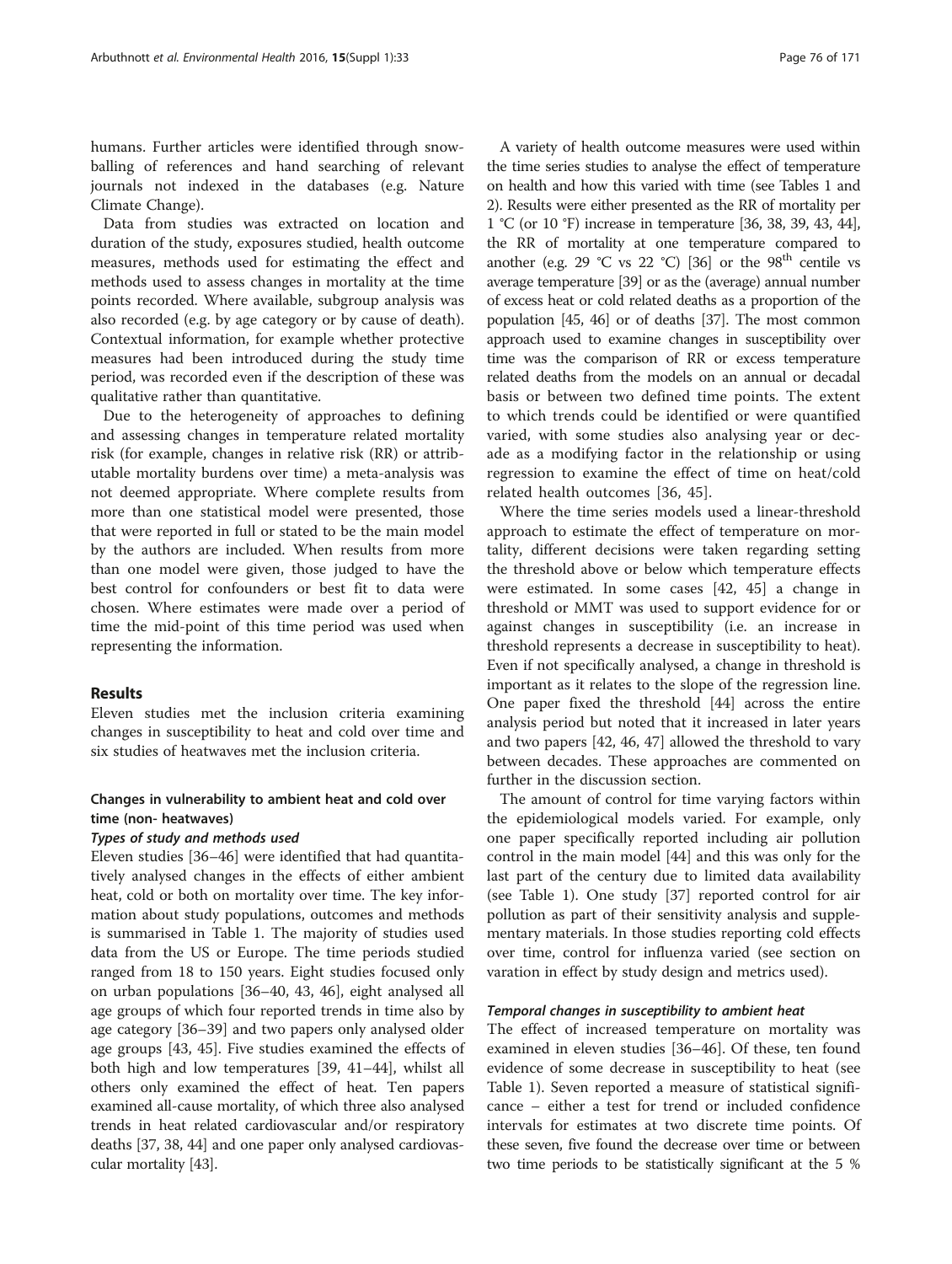<span id="page-4-0"></span>

| Study                       | Location time period population                                                          | Exposure(s) and outcomes                                                                                                                    | General modelling approach and methods<br>to assess change in susceptibility over time                                                                                                                                                                                                                                          | mortality (HRM, CRM) over time (all CI/PIs and<br>Results: changes in (RR) of heat/cold related<br>significance are for 5 % level unless stated<br>otherwise)                                                                                                                                                                                                                                                            |
|-----------------------------|------------------------------------------------------------------------------------------|---------------------------------------------------------------------------------------------------------------------------------------------|---------------------------------------------------------------------------------------------------------------------------------------------------------------------------------------------------------------------------------------------------------------------------------------------------------------------------------|--------------------------------------------------------------------------------------------------------------------------------------------------------------------------------------------------------------------------------------------------------------------------------------------------------------------------------------------------------------------------------------------------------------------------|
| Bobb et al. 2014 [37]       | All ages & age stratified<br>105 US cities<br>1987-2005                                  | Heat (only summer months)<br>All-cause mortality & CVD<br>Respiratory mortality                                                             | year allowed a separate coefficient for daily<br>Control for time varying factors. Estimated<br>Time series regression (daily series) model<br>excess heat related deaths for each year<br>(1987 and 2005 results compared). Each<br>temperature.                                                                               | for heat related respiratory & CVD mortality.<br>Cities with larger increases in AC had larger<br>Decline observed for all ages & significant<br>compared to 19 (95 % Pl: 12,27) in 2005.<br>decreases in mortality (not significant).<br>Heat related deaths per 1000 deaths<br>(all cities):51 (95 % Pl: 42,61) in 1987                                                                                                |
| Petkova et al. 2014 [36]    | 1900-1948 & 1973-2006<br>All ages & age stratified<br>New York (US)                      | Heat (only summer months)<br>All-cause mortality                                                                                            | Time series regression (daily series). Control for<br>Modelled risk of mortality at 29 °C vs 22 °C for<br>each decade. Decadal averages of RR at 29 °C<br>meta-regression, including linear term for<br>vs 22 °C compared. Used random effects<br>time varying factors.<br>decade.                                              | decline in RR over time. Also found a change<br>in lag structure over time - harvesting effect<br>℅<br>more prevalent in earlier part of century.<br>Decrease in RR at 29 °C vs 22 °C of 4.6<br>>65 years: highest initial risk and most<br>(2.4,6.7) per decade (all ages)                                                                                                                                              |
| Astrom et al. 2013 [39]     | Stockholm, Sweden<br>All ages & stratified<br>by age and sex<br>1901-2009                | (Defined in model 1 as above/<br>below the 98 <sup>th</sup> percentile for<br>Heat and cold 'extremes'<br>Daily mortality<br>entire period) | Time series regression (daily series). Control for<br>Examined trend in RR of mortality at extremes<br>of temperature over time of mortality at 98th<br>percentiles of temperature compared to<br>mortality at average temperatures.<br>time varying factors.                                                                   | Significant decline in mortality risk for elderly<br>heat risk for the 15-64 age group observed.<br>and combined age categories for heat but<br>non-significant for cold. Patterns similar for<br>related mortality risk for 0-14 s for hot and<br>cold. In last decades, upward trend in the<br>Significant declining trend in temperature<br>men & women                                                               |
| Ha et al. 2013 [38]         | 1993-2009 (1994 excluded:<br>All ages & age stratified<br>Seoul, S. Korea<br>extreme HW) | All-cause mortality (excluding<br>accidental deaths) and CVD<br>mortality<br>Heat                                                           | common threshold throughout study period.<br>Compared results from two periods (1993<br>Time series regression (daily series). Linear<br>threshold model to estimate quantitative<br>effects. Control for time varying factors.<br>and 1995-2000, and 2001-2009). Used                                                          | 1990s 4.73 % (all ages) 2000s 6.05 % (all ages)<br>All-cause mortality (pattern similar for >65s)<br>990s 8.69 % (all ages) and 2000s (all ages)<br>ncrease in temperature above threshold<br>% increase in all-cause mortality per 1 °C<br>CVD mortality (pattern similar for >65s)<br>(changes not significant):<br>5.27 %                                                                                             |
| Matzarakis et al. 2011 [40] | Vienna, Austria<br>1970-2007<br>All ages                                                 | Equivalent Temperature (PET))<br>Heat (Physiological<br>All-cause mortality                                                                 | 10000 to give % change in heat related mortality<br>daily excess mortalities, calculated as deviations<br>per decade (1970–2007) for given ranges of PET<br>Linear regressions fitted to mortality rates per<br>Time series analysis (daily series). Modelled<br>from average annual mortality.                                 | % change per decade from 1970 to 2007 in mortality.<br>PET range <29 °C - 0.15 %: (reported not significant)<br>PET range > =41 °C -1.32 % (not significant - low<br>PET range 29-35 °C -0.83 % (-0.68-0.97)<br>PET range 35-41 °C -0.96 % (-0.77,-1.16)<br>numbers)                                                                                                                                                     |
| Christidis et al. 2010 [41] | England and wales<br>1976-2005<br>All ages                                               | All-cause mortality<br>Heat and cold                                                                                                        | periods (1976 compared to 2005) to demonstrate<br>Daily excess HRM/CRM obtained by comparing<br>to the average mortality within a 3 °C 'comfort<br>(1976-2005) 2.Change in HRM/CRM obtained<br>zone'. Compared: 1.yearly regression slopes<br>using regression slopes from different time<br>no adaptation or early adaptation. | related mortality risk (SE) decreased in magnitude<br>over time. CRM decreased by 85 deaths/million/year<br>from 1976-2005. "No adaptation" scenario (1976<br>scenario (1976 slope) HRM increased more<br>0.7 deaths/ million/ year. "No adaptation"<br>Slope of regression lines for heat and cold<br>regression slope) CRM reduction less 47<br>deaths/million/year. HRM increased by<br>(by 1.6 deaths/million/year). |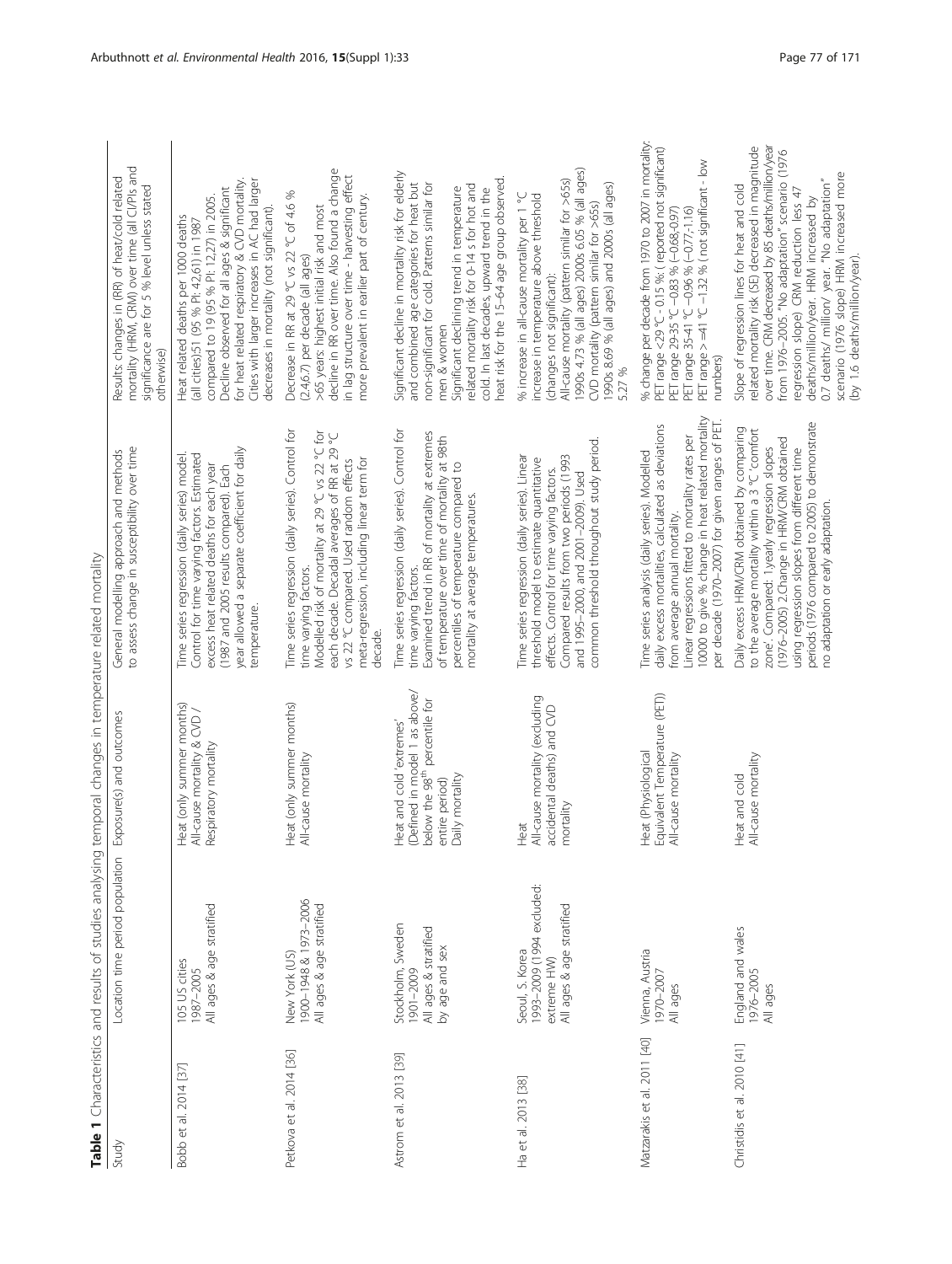Table 1 Characteristics and results of studies analysing temporal changes in temperature related mortality (Continued) Table 1 Characteristics and results of studies analysing temporal changes in temperature related mortality (Continued)

| Ekamper, 2009 [42]         | All ages & age stratified<br>Zeeland, Holland<br>1855-2006                                           | All-cause mortality<br>Heat and cold                                                              | allowed to vary between time periods) b) MMT<br>model between 25 year periods (thresholds<br>value in each 25 year time period analysed<br>Compare: a) regression co-efficient from<br>Times series analysis (daily series)                                                                                                                                                                        | time periods analysed: MMT slightly below 15 °C for<br>Found shift in MMT to higher temperatures in later<br>decreasing over time (no test for significance).<br>1855-1897 and around 17 °C for 1905-1929 and<br>Regression coefficients for HRM reported as<br>Pattern unclear for cold.<br>930-1954                                                                                                                                                                                                                                     |
|----------------------------|------------------------------------------------------------------------------------------------------|---------------------------------------------------------------------------------------------------|----------------------------------------------------------------------------------------------------------------------------------------------------------------------------------------------------------------------------------------------------------------------------------------------------------------------------------------------------------------------------------------------------|-------------------------------------------------------------------------------------------------------------------------------------------------------------------------------------------------------------------------------------------------------------------------------------------------------------------------------------------------------------------------------------------------------------------------------------------------------------------------------------------------------------------------------------------|
| Barnett, 2007 [43]         | Elderly' (age range not given)<br>107 US cities<br>1987-2000                                         | ncreases in temperature in both<br>summer and winter (effects of<br>CVD mortality<br>heat & cold) | Compare the % increase in of cardiovascular<br>within a given season and across the time<br>deaths per 10 °F increase in temperature<br>Case-crossover design<br>period 1987-2000.<br>Time stratified                                                                                                                                                                                              | % increase in risk per 10 °F rise in temperature<br>(e.g. biggest declines in heat risk in NW, NE,<br>$1987$ 4.7 % (3.0, 6.5 %) $1987 - 4.2$ ( $-5.1, -3.2$ )<br>$2000-0.4$ % (-3.2,2.5) 2000-4.9 (-6.8,-3.1)<br>Variation between geographic regions<br>Industrial MW and California)<br>summer Winter                                                                                                                                                                                                                                   |
| Carson et al. 2006 [44]    | London (UK)<br>1900-1996<br>All ages                                                                 | All-cause mortality and CVD<br>and respiratory mortality<br>Heat and cold                         | factors. Threshold set at 15 °C. Compared a)decadal<br>RR for heat and cold related mortality b)proportion<br>hockey stick model. Controlled for time varying<br>Time series regression (weekly series). Linear<br>of deaths attributable to heat/cold.                                                                                                                                            | RR (for heat related mortality above threshold)<br>and % attributable deaths: increased between<br>1910 and 1937 then decreased for last 2 time<br>points.                                                                                                                                                                                                                                                                                                                                                                                |
| Davies et al. 2003 [46]    | Age standardised population<br>28 major US cities<br>1964–1998                                       | All-cause mortality<br>Heat only                                                                  | daily fluctuations in excess mortality with temperature<br>variation. Compared decadal HRM. Threshold varied<br>mortality for given month as a baseline. Analysed<br>Time series analysis (daily series) using HRM: daily<br>mortality anomalies estimated using median<br>by decade.                                                                                                              | the South in NE cities. Seattle and Washington<br>Mean decadal HRM in standard population of<br>12 cities showed no evidence of threshold AT<br>above which heat related mortality begins to<br>appear in the 1990s. Most decline in 1980s in<br>1 million for all cities declined over time.<br>show increased HRM in latest decades<br>compared to the 1960s.                                                                                                                                                                           |
| Donaldson et al. 2003 [45] | North Carolina (NC),<br>South East England (SEE)<br>South Finland (SF)<br>1971–1997<br>Age: > 55 yrs | All-cause mortality<br>Heat only                                                                  | daily temperatures exceeding a 3 °C threshold band,<br>given month. Summed to give annual heat related<br>Time series analysis using HRM (daily mortalities at<br>minus daily mortalities in that 3 °C band for the<br>excess heat related mortality per 10^6 between<br>minimum mortality occurs (MMT) b) Change in<br>Compared a) Change in temperature at which<br>1971 and 1997.<br>mortality) | SEE 111 in 1971 decreased to 16 in 1996. Change of<br>population (unadjusted for age & sex and adjusted):<br>NC 228 in 1971 decreased to 16 in 1996. Change of<br>of 282 (66-500). Adjusted decrease 414 (significant)<br>2.1 (-119, 114). Adjusted decrease 53 (significant)<br>SF 382 in 1971 decreased to 99 in 1996. Change<br>Change between 1971-1996 in HRM per 10^6<br>Changes in MMT (between 1971 and 1996):<br>212 (59,365). Adjusted change 552 (significant)<br>Increase in MMT significant for NC and SEE<br>but not for SF |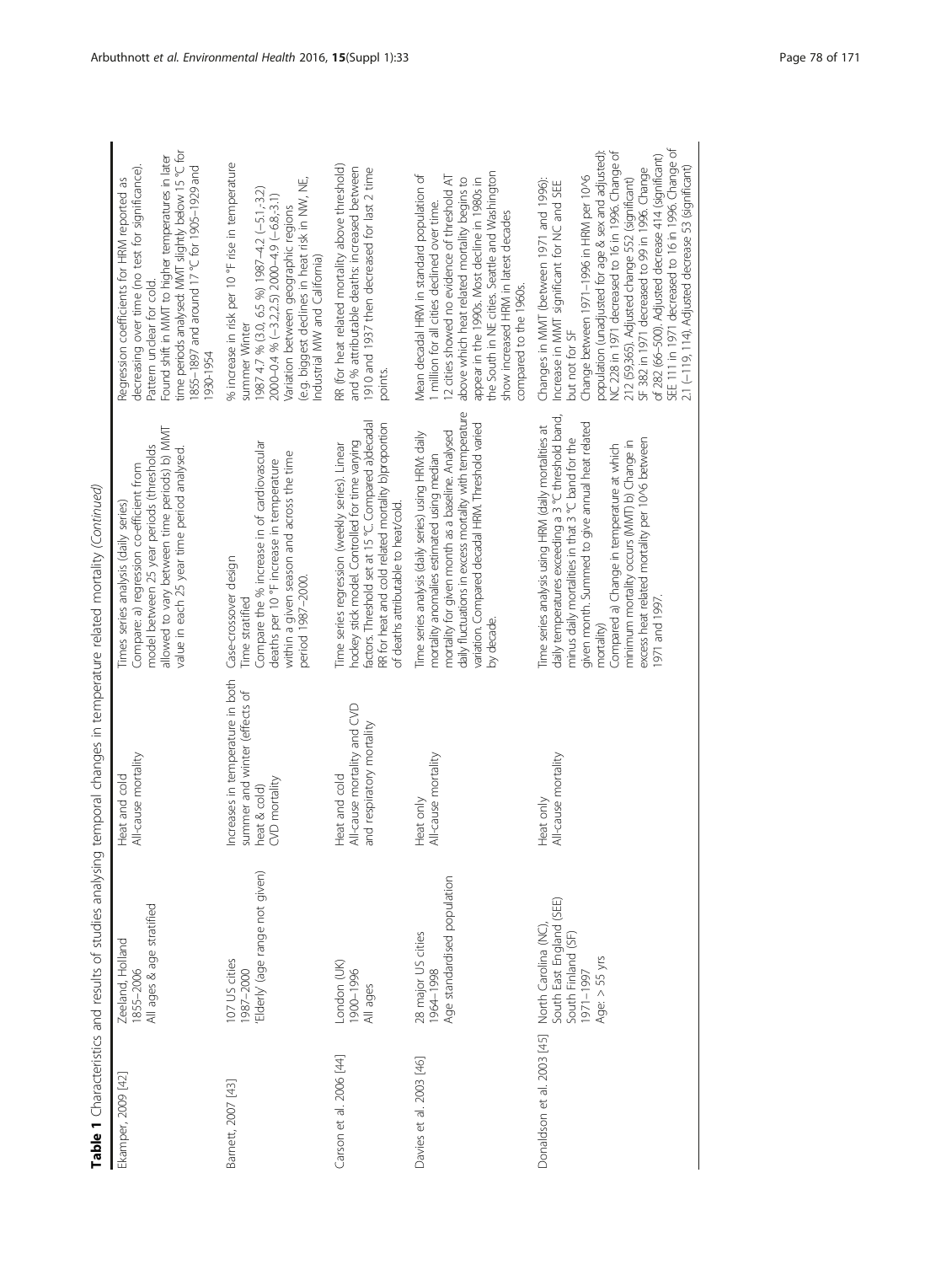<span id="page-6-0"></span>

| Study                        | Population: location<br>& study time periods                              | Definition of heat<br>wave (HW)                                                                                                       | Outcome<br>measure                           | Methods used to compare<br>effect of heat waves                                                                                                                                                                                                                                   | HW characteristics?<br>Standardisation of                                                                              | Results: health outcomes                                                                                                                                                                                                        | given for changes in mortality<br>Comments and explanations<br>between events                                                                                                                                                                                        |
|------------------------------|---------------------------------------------------------------------------|---------------------------------------------------------------------------------------------------------------------------------------|----------------------------------------------|-----------------------------------------------------------------------------------------------------------------------------------------------------------------------------------------------------------------------------------------------------------------------------------|------------------------------------------------------------------------------------------------------------------------|---------------------------------------------------------------------------------------------------------------------------------------------------------------------------------------------------------------------------------|----------------------------------------------------------------------------------------------------------------------------------------------------------------------------------------------------------------------------------------------------------------------|
| Kysely et al.<br>2012 [51]   | Czech Republic<br>1986-2006                                               | quartile of distribution<br>for given part of the<br>temperature >95 <sup>th</sup><br>22 days with<br>year                            | CVD mortality<br>All-cause and               | by Monte Carlo method using<br>to expected deaths estimated<br>deaths significant compared<br>data drawn from summers<br>Determined whether the<br>deviation of observed<br>between 1986-2006.                                                                                    | definition, length &<br>Within common<br>intensity of HW<br>allowed to vary<br>between years.                          | (significant at p = 0.05 level).<br>Decline of around 0.4-0.5 %<br>mortality over time found<br>deviation of mortality for<br>hot spells between 1986<br>Linear test for trend for<br>and 2009. Decrease in<br>deaths per year. | improved living, health & building<br>to heat within a summer season<br>mortality due to acclimatisation<br>in later years and/or increased<br>standards and increased heat<br>adaptive measures such as<br>Hypothesised decreasing<br>awareness                     |
| Kysely et al.<br>2008 [52]   | to period 1986-2006<br>2003 HW compared<br><b>Czech Republic</b>          | and $\geq 1$ day exceeding<br>quartile of distribution<br>23 days with average<br>daily heat index<br>exceeding 95 %<br>98 % quartile | CVD mortality<br>All-cause and               | mortality compared. Expected<br>deaths over April-September<br>cycle and annual changes in<br>means corrected for weekly<br>period computed using<br>smoothed 15 day running<br>Observed and expected<br>mortality.                                                               | definition, length &<br>Within common<br>intensity of HW<br>allowed to vary<br>between years.                          | effects of 2003 were weaker<br>than HW effects in previous<br>Taken together, the HW<br>years                                                                                                                                   | - e.g. influenza epidemic affecting<br>European countries in spring 2003<br>reducing number of susceptible<br>factors unrelated to adaptation<br>Hypothesised that decreased<br>effects of 2003 HW could be<br>mproved response to heat<br>individuals or<br>due to: |
| Feuillet et al.<br>2008 [53] | France (all regions)<br>2006 compared to<br>previous 29 years             | period with consecutive<br>one (of 96) departments<br>days of alert in at least<br>2006 HW defined as<br>of France                    | All-cause<br>mortality                       | from baseline deaths predicted<br>and long-term mortality trend.<br>Expected mortality derived<br>by model using data from<br>included seasonal control<br>previous 29 years: model<br>Observed and expected<br>mortality compared.                                               | & actual deaths from<br>Modelled expected<br>deaths from 2006<br>HW using model<br>mortality figures.<br>2006 HW using | estimated by predictive<br>model for the 2006 HW<br>4388 fewer deaths than<br>Larger decrease in the<br>over 75 years                                                                                                           | Hypothesised heat wave plans<br>decrease in heat wave related<br>instigated post 2003 led to a<br>mortality.                                                                                                                                                         |
| 2007 [54]<br>Tan et al.      | 2003 and 1998<br>Shanghai                                                 | maximum temperature<br>23 days where daily<br>exceeds 35 °C                                                                           | All-cause<br>mortality                       | regressions run for 1998 and<br>to assess effect of length of<br>air pollution concentrations<br>on heat days and non-heat<br>HW, timing in summer and<br>Average number of deaths<br>mortality, temperature and<br>2003 summers including<br>days compared. Linear<br>pollution. | definition, length &<br>Within common<br>intensity of HW<br>allowed to vary<br>between years.                          | Not adjusted for population<br>Average number deaths<br>Average number deaths<br>on non-heat days 223,<br>on non-heat days 244,<br>Absolute deaths:<br>heat days 358<br>heat days 253<br>size/age<br>1998:<br>2003              | conditioning and implementation<br>time period. Increased use of air<br>from 19.1 % to 35.2 % over the<br>of heat/health watch warning<br>Hypothesised decreased HW<br>Urban green area increasing<br>effects could be due to:<br>system in 2002                     |
| 2007 [55]<br>Rey et al       | France (all regions)<br>periods between<br>Six Heat Wave<br>1971 and 2003 | greater than respective<br>95 <sup>th</sup> percentile<br>23 days where max<br>simultaneously<br>and min temp                         | cause-specific<br>All-cause and<br>mortality | Expected mortality calculated<br>og-linear Poisson model of<br>from observed mortality in<br>year, age, gender, cause of<br>mortality rates (by month,<br>Observed and expected<br>compared for each HW<br>previous 3 years using<br>mortality ration (O/E)<br>death).            | definition, length<br>Within common<br>and intensity of<br>HW allowed to<br>vary between<br>years.                     | Observed-Expected (O-E)<br>mortality (all cause)<br>2003 13734<br>1976 5116<br>2001 1330<br>1975 2952<br>1983 1473<br>990 1624                                                                                                  | Mortality standardised by age<br>In all six heatwaves, age >75<br>years were most vulnerable.<br>and gender                                                                                                                                                          |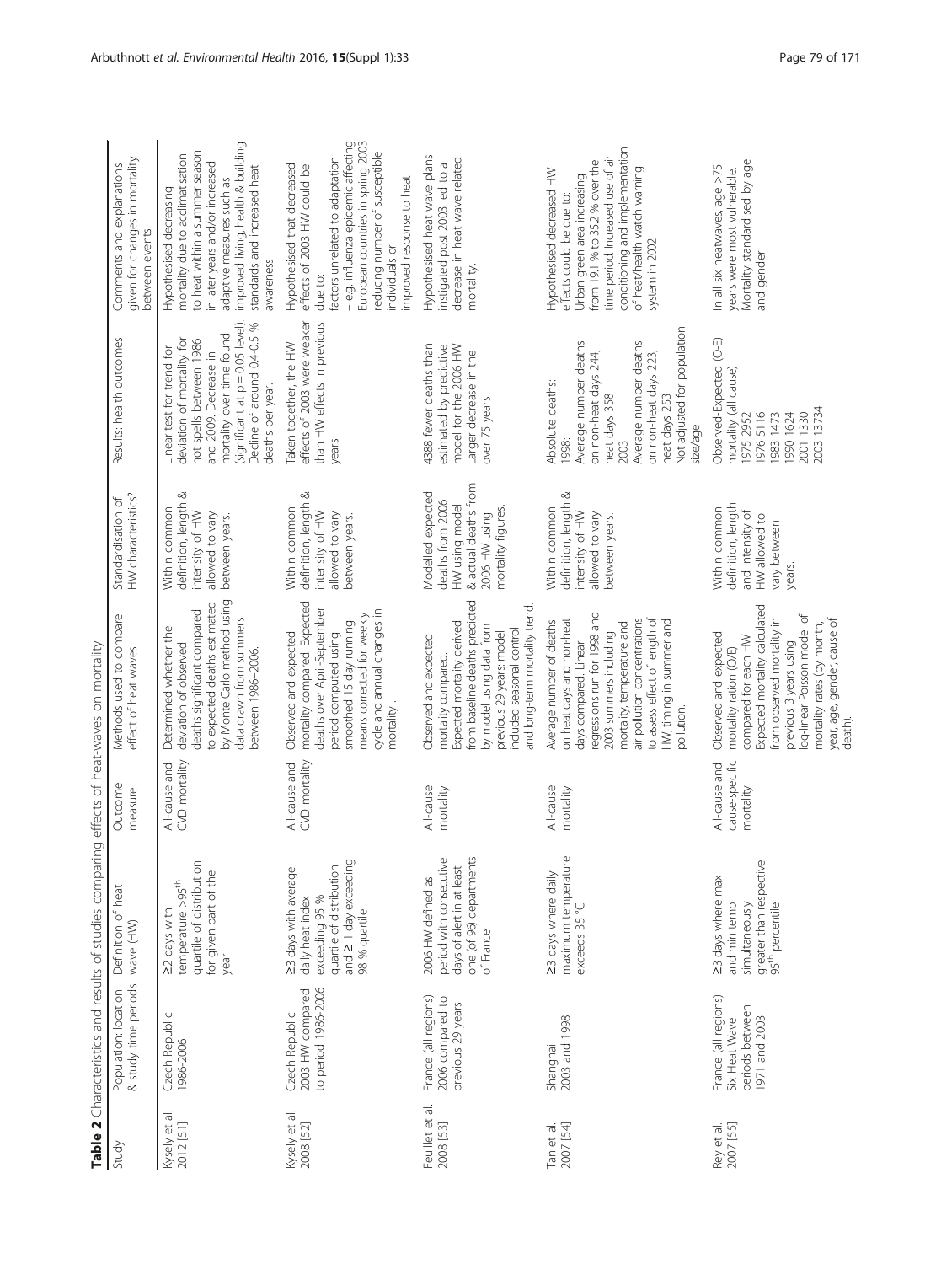| [56] 866 | Weather service warnings)<br>1980 and 1995 heat Temperature > 40.6 °C<br>waves (cut off for US National<br>Smoyer et al. St Louis, Missouri Days with Apparent | All-cause<br>mortality | <b>THE SECRET SECRET CONSISTENT OF A SECRET SECRET SECRET SECRET SECRET SECRET SECRET SECRET SECRET SECRET SECRET SECRET SECRET SECRET SECRET SECRET SECRET SECRET SECRET SECRET SECRET SECRET SECRET SECRET SECRET SECRET SECRE</b><br>temperature and interaction<br>Mortality -heat relationship<br>modelled using Poisson<br>980 and 1995 selected<br>season. Best models for<br>$Only > 65$ years studied.<br>terms for HW duration,<br>duration and timing in<br>regression, including<br>between heat wave | 980 model parameters deaths using 1980<br>estimated using 1980<br>HW using 2 models:<br>weather data and<br>980 weather data<br>Simulated severe<br>adjusted for 1995<br>and 1995 model<br>Model 1: deaths<br>oppulation size)<br><b>Model 2:deaths</b><br>estimate using | compared to 1995 model<br>parameters 446 (419,465)<br>parameters (estimated<br>vulnerability increased<br>(estimated number of<br>number of deaths 481<br>For a simulated HW:<br>using 1995 model<br>parameters<br>(319, 822) | 980 models difficult to assess<br>Imprecise estimates make the<br>ifference between 1995 and<br>Between 1980 and 1995 the<br>Air conditioning prevalence:<br>eldest age category and of<br>numbers of persons in the<br>980 64.1%, 1991 86.7%<br>older persons below the<br>poverty line increased. |
|----------|----------------------------------------------------------------------------------------------------------------------------------------------------------------|------------------------|-------------------------------------------------------------------------------------------------------------------------------------------------------------------------------------------------------------------------------------------------------------------------------------------------------------------------------------------------------------------------------------------------------------------------------------------------------------------------------------------------------------------|---------------------------------------------------------------------------------------------------------------------------------------------------------------------------------------------------------------------------------------------------------------------------|-------------------------------------------------------------------------------------------------------------------------------------------------------------------------------------------------------------------------------|-----------------------------------------------------------------------------------------------------------------------------------------------------------------------------------------------------------------------------------------------------------------------------------------------------|
|          |                                                                                                                                                                |                        |                                                                                                                                                                                                                                                                                                                                                                                                                                                                                                                   | parameters                                                                                                                                                                                                                                                                |                                                                                                                                                                                                                               |                                                                                                                                                                                                                                                                                                     |

Table 2 Characteristics and results of studies comparing effects of heat-waves on mortality (Continued)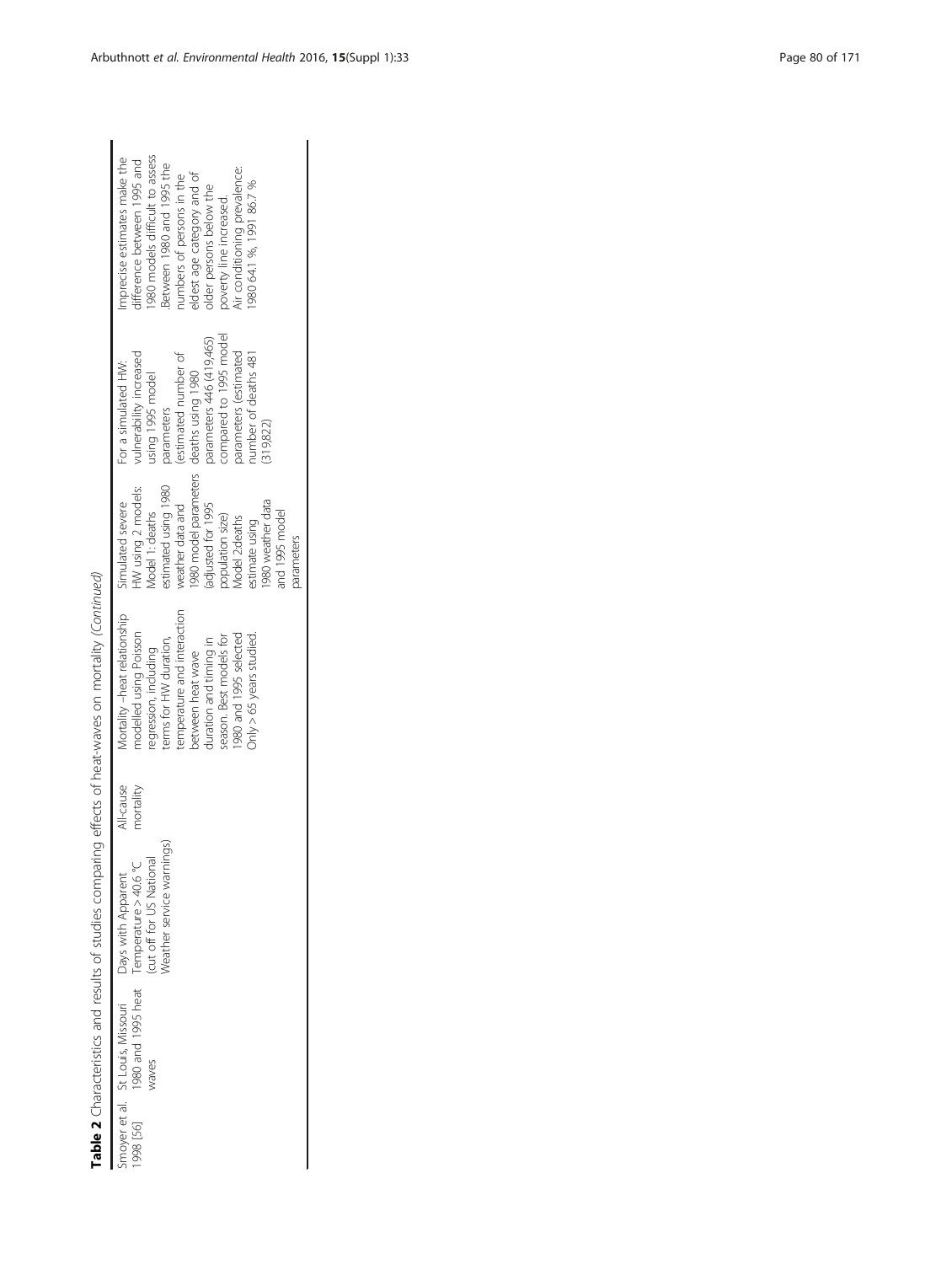<span id="page-8-0"></span>confidence level. Given the different approaches to analysis and quantitative formulation of the outcomes, changes in RR over time are brought together graphically only for those papers which used similar methods and the same outcome metric (Figs. 2 and [3\)](#page-9-0).

In those studies that examined changes in heat related mortality over the last century, most change appears to occur between the first (where risks appear substantively higher) and last part of the last century [[36, 39](#page-19-0), [44](#page-19-0)] (Fig. 2). Petkova et al. [\[36\]](#page-19-0), appeared to show a slowing of the decrease in risk from the 1980s onwards (as the RR also approaches 1). Ha et al. [\[33\]](#page-19-0) only analysed two points in time – both after 1990, and did not find a significant difference between RR of heat related mortality between the time points. Carson et al. [\[44\]](#page-19-0) used larger time frames to compare risk and therefore results past 1980 cannot be visualised, however it appears that the decrease in risk after 1927 was substantial. The authors hypothesised that the large decrease seen in heat related mortality risk could be due to heat related deaths being caused by infectious diseases (such as diarrheal disease or septicaemia) in the first part of the century, but that with the epidemiological transition (the shift in burden of disease from infectious diseases to chronic non-communicable disease over time, due to improved sanitation and healthcare [[48](#page-19-0)]), these have become less prominent over time. Of note, this study was the only one to use a weekly time series for the analysis of effect, which may explain some of the difference in pattern seen between this and other studies. Interestingly, Petkova et al. [\[36](#page-19-0)] specifically examined the effect of short term mortality displacement, and found it contributed less to heat related mortality over the last part of the century despite an ageing population.

In all studies where the proportions of deaths attributable to heat were analysed, deaths were decreased at the latest compared to earliest dates (see Table [1](#page-4-0) and Fig. [3a](#page-9-0) and [b](#page-9-0)). Two of these papers [\[37](#page-19-0), [45](#page-19-0)] only presented risks for two dates, making it difficult to comment on trend. Bobb et al. [[37](#page-19-0)] found the overall (combined average of all 105 US cities analysed) attributable proportion of deaths to excess heat to be significantly (5 % confidence level) less in 2005 compared to 1981. Carson et al. [[44](#page-19-0)], using the same metric, also found the proportion of deaths attributable to temperatures above a given threshold to be significantly lower in the last time period compared to all others, though the pattern over the first 3 time periods is less clear. Two studies analysed deaths attributable to excess heat per million of the population (Donaldson et al. [\[45\]](#page-19-0) and Davis et al. [\[46, 47](#page-19-0)]). Donaldson et al. [\[45\]](#page-19-0) compared two specific time periods in three locations. In North Carolina and South Finland the decreases in vulnerability were significant (5 % confidence level) in all models. In South East England, the decrease was only significant in the model with control

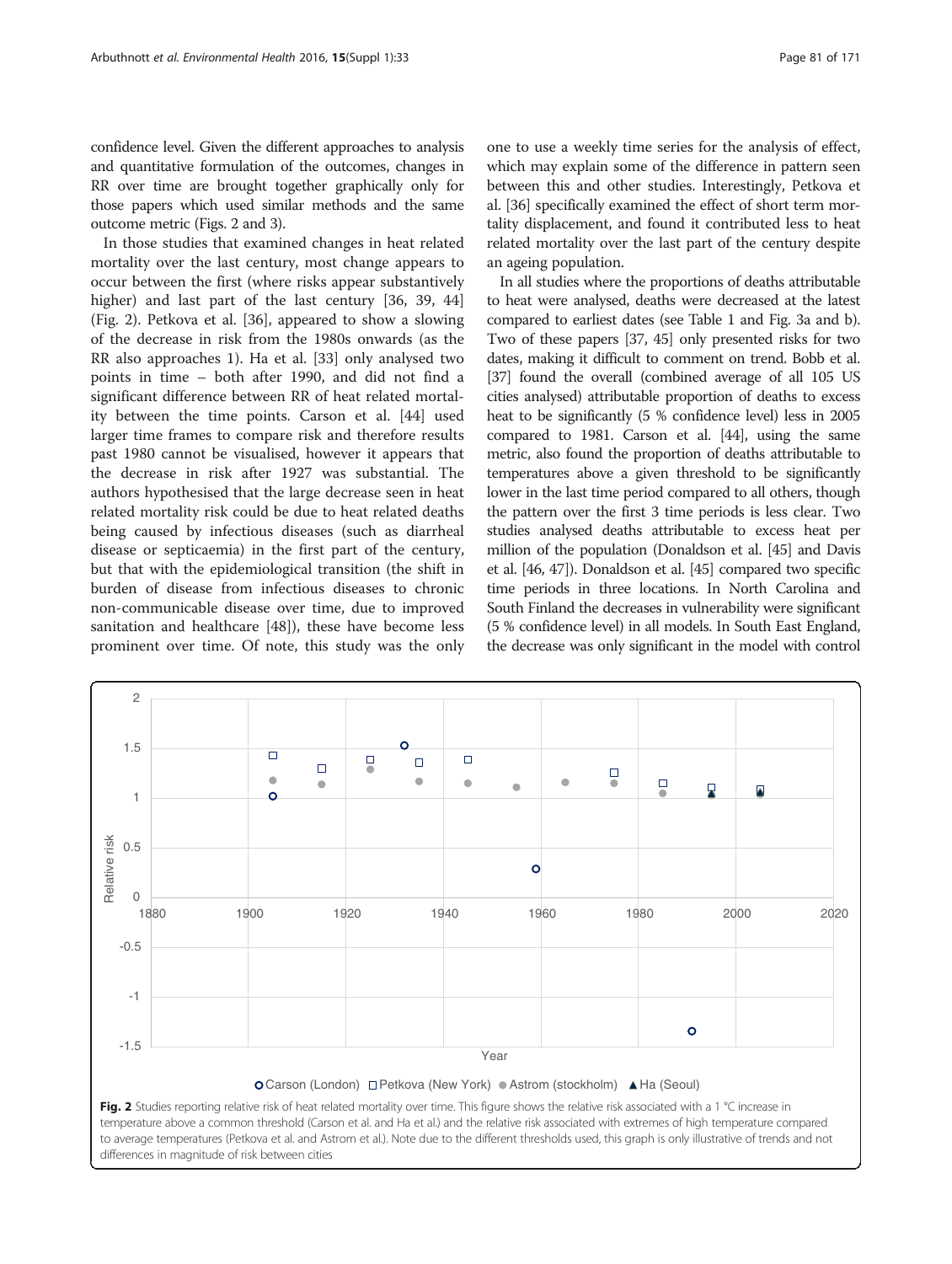<span id="page-9-0"></span>

for age and sex. However, it was not possible to represent the results from the adjusted models graphically as only the changes in excess deaths were reported (i.e. no baseline or final figures) Davies et al. examined heat risk in 28 US cities [[46\]](#page-19-0) and showed a decreasing trend across the three time points but included no information on significance.

Four papers analysed results using different methods/ outcomes to any other study and therefore are not represented graphically: Christidis et al. [\[41\]](#page-19-0), Matzarakis et al. [[40](#page-19-0)], Barnett [\[43\]](#page-19-0) and Ekamper et al. [\[42\]](#page-19-0).

Christidis et al. [[41](#page-19-0)] investigated the hypothesis of 'adaptation' by comparing heat and cold related mortality estimates obtained by using regression slopes from either earlier or later years in the study. Regression slopes from earlier time periods in the study (1976) were used with weather data for the whole period to calculate heat and cold related mortality to demonstrate mortality with 'no adaptation'. Results obtained using the slope of the regression line from later years (2005) with the same weather data as a comparison were used to demonstrate deaths accounting for 'early adaptation'. These scenarios were compared to the actual heat and cold related mortality calculated with slopes and weather data from over the entire time period. They found actual heat related mortality increased by 0.7 deaths per million per year (using data from the whole time period) but if no adaptation had occurred heat related mortality would have increased by a larger amount (1.6 deaths per million per year over the period 1976–2005, calculated using regression slopes from the earlier time period with weather data from the whole period).

Matzaraki et al. [[40\]](#page-19-0), examined the change in excess mortalities attributable to different temperatures in 1970 and in 2007. For two of these ranges of temperature (29 °C to 35 °C and 35 °C to 41 °C) the excess mortality significantly decreased between the two time points. The last temperature range (>41 °C) was reported as nonsignificant but had low numbers of deaths.

Barnett [[43\]](#page-19-0) used a case-crossover approach to examine the increase in risk of cardiovascular mortality with temperature in the US. Combined estimates for all the cities showed a significant decrease in vulnerability between the two time periods analysed (1987 and 2000).

Ekamper et al. [[42\]](#page-19-0) reported both shifts in the MMT (which increased over time) and slopes of regression analysis. They reported a decrease in vulnerability over time but did not test significance.

#### Temporal changes in susceptibility to ambient cold

Only five studies [[39, 41](#page-19-0)–[44\]](#page-19-0) analysed the risk of cold related deaths over time, all as part of an overall analysis of temperature related mortality (i.e. none examined cold effects alone). Results of the two of these studies which reported the RR of cold related mortality below a given threshold over time are illustrated in Fig. [2](#page-8-0) below.

Three of the five studies examining cold effects reported decreased susceptibility over time [\[39, 41](#page-19-0), [44\]](#page-19-0). Carson et al. found that this decrease was significant (at the 5 % level) in a London based study [\[44\]](#page-19-0) (see Fig. [4](#page-10-0) below). In a second UK based study, Christidis et al. [[41](#page-19-0)], found that actual cold related mortality decreased by 85 deaths per million population per year over the period 1976–2006 (significance not reported). Using the same methods as described in the above section (on heat) to examine changes in cold related mortality under actual, 'adaptation' and 'no adaptation' scenarios they found that the decrease would have been smaller (47 deaths per million population per year) with 'no adaptation' (see also Table [1](#page-4-0)). Although Astrom et al. found a decrease in cold related mortality over time, it was found to be non-significant [[39\]](#page-19-0) except in the 0–14 year age category.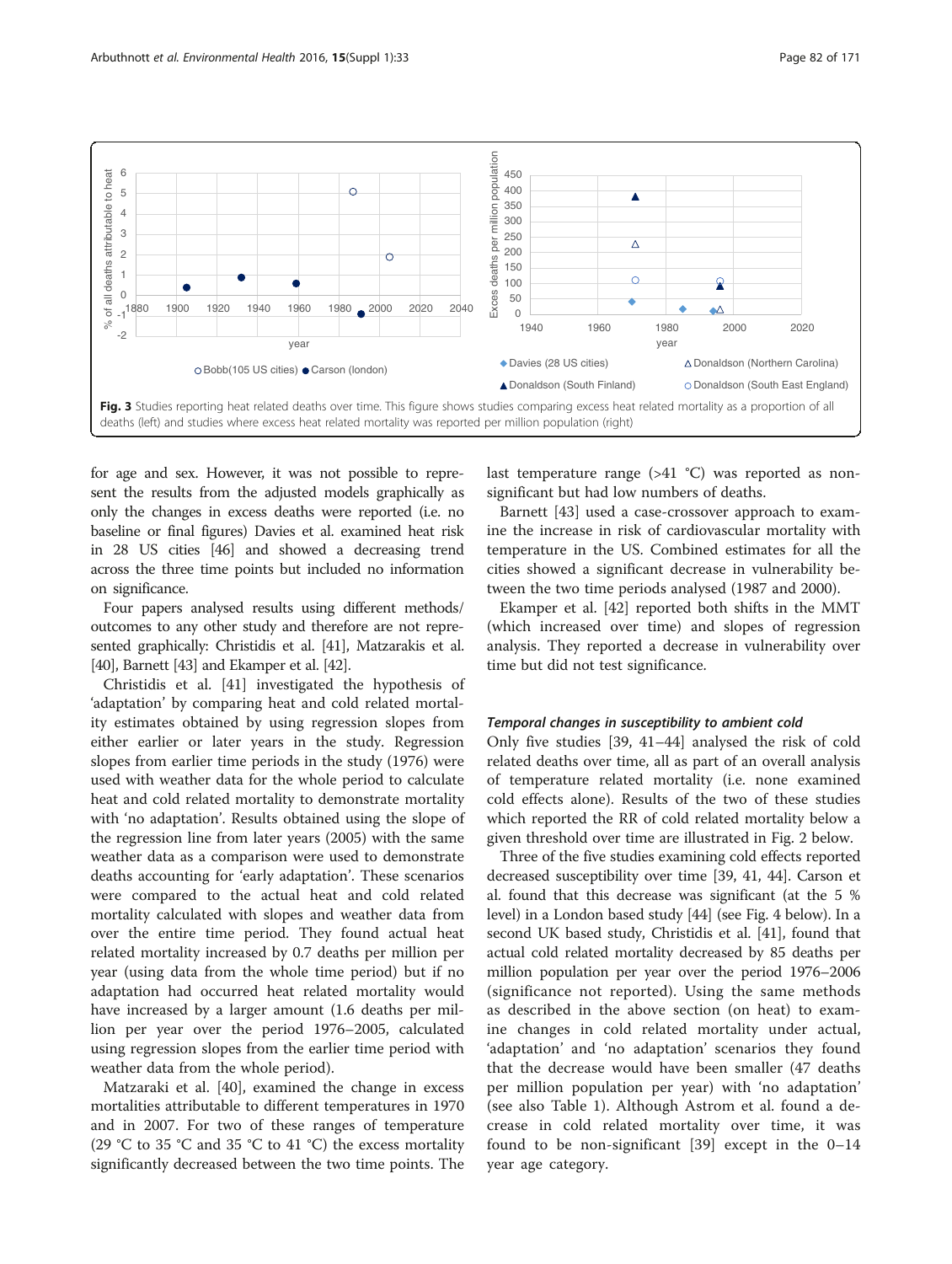<span id="page-10-0"></span>

The study based in the US no clear evidence of any trend in cold related mortality over time [[43\]](#page-19-0) and a trend in cold related vulnerability was not clear in the study by Ekamper et al. [[42\]](#page-19-0).

Of note, all five studies had found a decreasing trend in heat related mortality.

One study exclusively examined the effects of cold temperatures on mortality in Spain by examining shifts in threshold for effects, but did not report quantitative results and so has not been specifically discussed in this review [\[49](#page-19-0)].

# Variation of results of heat and cold mortality by study characteristics

# Variation of effect by study design and metrics used

It does not appear that the overall direction of effect over time was influenced by study design (time series, case crossover) or by the amount of time varying factors (e.g. seasonality, temporal trends, holidays etc.) controlled for by studies (see Additional file [1:](#page-18-0) Table S1a). Studies also used different approaches in either fixing the thesholds above which effects were modelled, or allowing these to vary across each time period analysed. This did not appear to alter the direction of effect demonstrated by studies (which consistently demonstrated decreasing susceptibility to heat effects regardless of precise design). However, the implications of these different choices are considered in the discussion section and in Table [3](#page-11-0). Where sensitivity analyses were carried out, allowing definitions of extreme temperatures to vary by time periods analysed, small differences in results were seen within studies [[39\]](#page-19-0) (see Additional file [1:](#page-18-0) Table S1b) although the overall direction of effect remained unchanged.

Using excess heat or cold related deaths as an outcome includes many factors: the risk of mortality related to changes in temperature for the given time period, baseline mortality in the population and also the number of days at different temperatures above or below the threshold (where used) within that time period. In studies which used this metric [\[37, 41](#page-19-0), [45](#page-19-0), [46\]](#page-19-0), the number of heat-related deaths decreased over time in three studies. However, this could reflect changes in any of the factors mentioned above (e.g. RR, baseline mortality or temperature). It could be expected (though not always reported in these studies) that temperature has been increasing over the last century [[1](#page-18-0)] and therefore the decreasing trend in excess deaths over time in these studies illustrates a decrease in vulnerability despite the increased temperature. One study [[41\]](#page-19-0) found that the number of heat related deaths did not decrease over time, but that the regression slope used to calculate these did.

Given that few studies included control for ambient air pollution in the main model it is difficult to know how this would have affected trends. It should be noted that the confounding role of air pollution is currently under debate [\[50\]](#page-19-0). In the study by Carson et al. [[44](#page-19-0)], controlling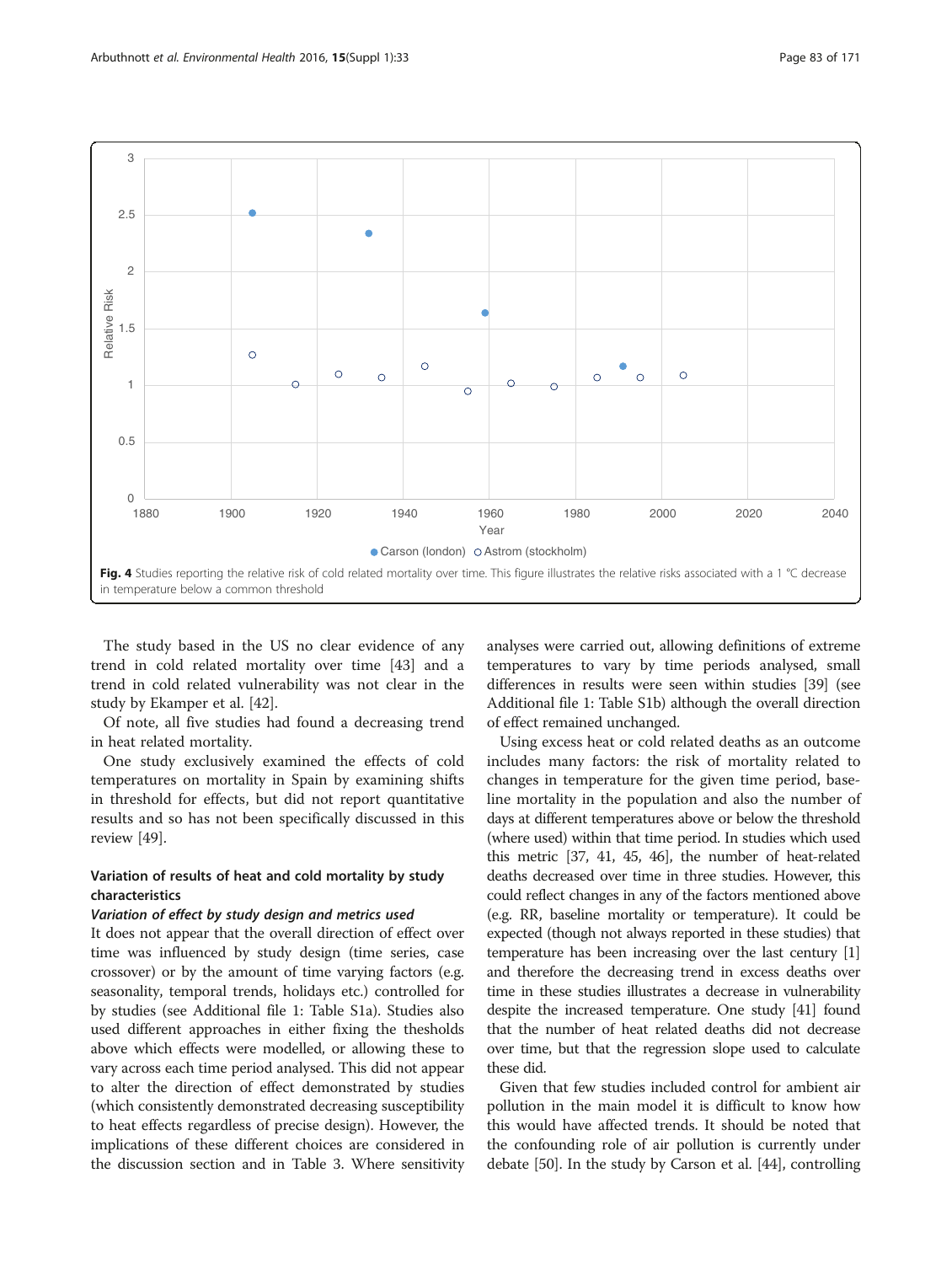<span id="page-11-0"></span>

|                                                                                                                                                                                                                                                                  | Table 3 Advantages and disadvantages of approaches used to assess changes in susceptibility to temperature effects over time                                                                                                                                                                                                                                                                                                                                                                                                                                                                                                                                                                                                                                                                                                                                                                                                                                                                                                                                                                                                                                                                                                                                                                                                                                                                                                                                                                                                |                                                                                                                                                                                    |
|------------------------------------------------------------------------------------------------------------------------------------------------------------------------------------------------------------------------------------------------------------------|-----------------------------------------------------------------------------------------------------------------------------------------------------------------------------------------------------------------------------------------------------------------------------------------------------------------------------------------------------------------------------------------------------------------------------------------------------------------------------------------------------------------------------------------------------------------------------------------------------------------------------------------------------------------------------------------------------------------------------------------------------------------------------------------------------------------------------------------------------------------------------------------------------------------------------------------------------------------------------------------------------------------------------------------------------------------------------------------------------------------------------------------------------------------------------------------------------------------------------------------------------------------------------------------------------------------------------------------------------------------------------------------------------------------------------------------------------------------------------------------------------------------------------|------------------------------------------------------------------------------------------------------------------------------------------------------------------------------------|
| Approach to assess change in vulnerability                                                                                                                                                                                                                       | Comments: advantages, disadvantages and implications<br>of method to consider when interpreting results                                                                                                                                                                                                                                                                                                                                                                                                                                                                                                                                                                                                                                                                                                                                                                                                                                                                                                                                                                                                                                                                                                                                                                                                                                                                                                                                                                                                                     | Example of study using this approach                                                                                                                                               |
| above or below which heat/cold effects occur over time.<br>Compare minimum mortality temperature or thresholds                                                                                                                                                   | in MMT over time and a decrease in RR despite the higher<br>heat threshold, then this would give convincing evidence<br>changes in MMT along with changes in RR. For example,<br>when modelling heat effects, if there is both an increase<br>most appropriate threshold.It would be helpful to quote<br>attributable to heat or cold. The slope of the regression<br>MMTs/thresholds can be difficult to establish with data,<br>especially for cold - models may not always select the<br>Does not give information on how the RR is changing<br>over time - an important factor in determining deaths<br>line is often related to the MMT or threshold. For heat<br>thresholds. Quoting only the MMT/threshold would<br>Can be determined from models using maximum<br>effects, steeper slopes are often seen with higher<br>not include this relevant information.<br>of a shift in susceptibility over time.<br>Simple metric for comparison.<br>ikelihood estimation.                                                                                                                                                                                                                                                                                                                                                                                                                                                                                                                                                 | Carson et al. [44]. and Donaldson et al. [45] both give<br>No included study used this approach in isolation,<br>report MMT changes over time in addition to the<br>changes in RR. |
| Compare the RR for heat or cold effects over time allowing:<br>modelled to vary with time (e.g. allow for a shit in MMT)<br>a) Fixing the thresholds above/below which effects are<br>b) Allowing thresholds above/below which effects are<br>modelled over time | threshold is fixed at a lower temperature than that at which<br>RR are simple and easy to interpret - i.e. allows comparison<br>later period, but it is unclear whether the slope is artificially<br>shifted to the right over time, reporting only the RR would<br>If both measures vary then interpreting the two measures<br>susceptibility occurring. For example, a situation may arise<br>it actually occurs, the modelled heat slope may be biased<br>Further, if thresholds vary by time period and only the RR<br>under-estimate the change in vulnerability. This could be<br>misinterpreted as there being no change in susceptibility<br>fit with the data series. However, this may lead to results<br>where both the threshold and slope have increased in a<br>relationship remained the same but the threshold /MMT<br>linear relationship, however, may influence results: If the<br>of 1 parameter only. Fixing the threshold whilst fitting a<br>Approach a: If the threshold is fixed then the changes in<br>If thresholds are fixed, then giving information on how<br>they have varied over time could help capture some<br>Conversely, if the shape of the temperature-mortality<br>is reported, this will not capture the full change in<br>raised due to the higher threshold placement.<br>is difficult, as they are inherently related<br>information (as Carson et al. did).<br>which are difficult to interpret:<br>towards being more shallow.<br>Allows a better<br>Approach b:<br>over time | Approach b) used by Ekamper et al. [42]<br>Approach a) used by Carson et al. [44]                                                                                                  |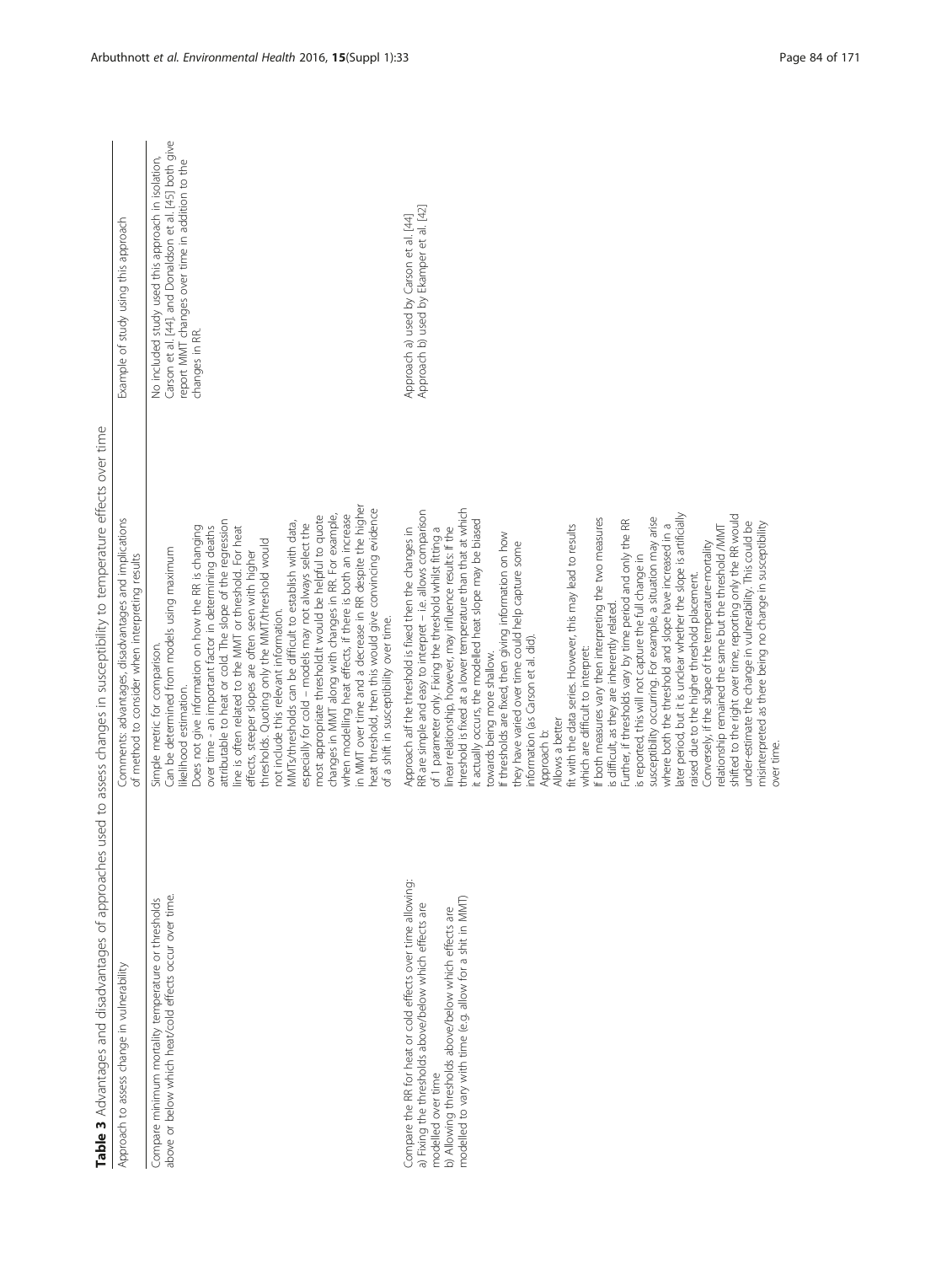| i<br>j                                                                     |  |
|----------------------------------------------------------------------------|--|
|                                                                            |  |
| $\overline{\phantom{a}}$                                                   |  |
|                                                                            |  |
| í                                                                          |  |
|                                                                            |  |
|                                                                            |  |
|                                                                            |  |
|                                                                            |  |
|                                                                            |  |
|                                                                            |  |
| $\frac{1}{2}$<br>ï                                                         |  |
| j                                                                          |  |
|                                                                            |  |
| ۱                                                                          |  |
| ì<br>l                                                                     |  |
| į<br>ţ                                                                     |  |
| l<br>l                                                                     |  |
|                                                                            |  |
|                                                                            |  |
| j                                                                          |  |
| $\overline{\phantom{a}}$                                                   |  |
|                                                                            |  |
|                                                                            |  |
|                                                                            |  |
| j                                                                          |  |
| J<br>i                                                                     |  |
|                                                                            |  |
|                                                                            |  |
|                                                                            |  |
| j<br>i<br>Ì                                                                |  |
|                                                                            |  |
|                                                                            |  |
|                                                                            |  |
| l                                                                          |  |
|                                                                            |  |
|                                                                            |  |
|                                                                            |  |
| i<br>١                                                                     |  |
| i<br>j<br>ł                                                                |  |
|                                                                            |  |
|                                                                            |  |
| ī                                                                          |  |
| i                                                                          |  |
|                                                                            |  |
| ļ                                                                          |  |
|                                                                            |  |
|                                                                            |  |
|                                                                            |  |
| i<br>l<br>j                                                                |  |
|                                                                            |  |
| j                                                                          |  |
| ï                                                                          |  |
| i                                                                          |  |
|                                                                            |  |
| ֧֖֖֖֖֖֖֖֖֖֖֧ׅ֧֪֪֪֪֪֦֧֚֚֚֚֚֚֚֚֚֚֚֚֚֬֬֝֓֬֓֬֓֬֓֬֓֬֓֬֓֬֓֬֓֬֓֬֓֬֓<br>١<br>ׇ֖֡֬֕ |  |
| ś                                                                          |  |
|                                                                            |  |
| i                                                                          |  |
|                                                                            |  |
|                                                                            |  |
|                                                                            |  |
|                                                                            |  |
| ¢                                                                          |  |
| $\overline{\phantom{a}}$<br>i                                              |  |
| ă                                                                          |  |
|                                                                            |  |

|                                                                                                                                                                       | Table 3 Advantages and disadvantages of approaches used to assess changes in susceptibility to temperature effects over time (Continued)                                                                                                                                                                                                                                                                                                                                                                                                                                                                                                                                                                                                                                                                                                                                                                                                                                                                                                                                                                                                                                                                                    |                                                                                                                                                                                                                                                                                    |
|-----------------------------------------------------------------------------------------------------------------------------------------------------------------------|-----------------------------------------------------------------------------------------------------------------------------------------------------------------------------------------------------------------------------------------------------------------------------------------------------------------------------------------------------------------------------------------------------------------------------------------------------------------------------------------------------------------------------------------------------------------------------------------------------------------------------------------------------------------------------------------------------------------------------------------------------------------------------------------------------------------------------------------------------------------------------------------------------------------------------------------------------------------------------------------------------------------------------------------------------------------------------------------------------------------------------------------------------------------------------------------------------------------------------|------------------------------------------------------------------------------------------------------------------------------------------------------------------------------------------------------------------------------------------------------------------------------------|
| a) At 29 DC vs 22 DC or b) At a given percentiles of the<br>Compare the RR for heat or cold effects at two defined<br>temperature distribution.<br>temperatures (e.g. | Gives information on how the population are responding<br>temperatures have risen, the 98 <sup>th</sup> percentile temperature<br>similar to fixing an exact temperature as in a) or allowed<br>relative to the whole time period of data (in which case<br>98 <sup>th</sup> percentile compared to the average temperature<br>has not changed over time, but the 98 <sup>th</sup> percentile has<br>results is simpler. Results would need to be interpreted<br>Allows for risk from relationships modelled non-linearly<br>to shift (defined relative to each time period analysed).<br>with this choice in mind. For example, if the RR at the<br>temperature distribution then these can be calculated<br>analysed, this will implicitly include some information<br>been calculated according to each time period (i.e. if<br>If the temperatures used for comparison of RR across<br>the time period are fixed then interpretation of the<br>increases) then this demonstrates some decrease in<br>If the percentiles shift according to the time period<br>If RR compared are derived from percentiles of the<br>about changing susceptibility or 'adaptation'<br>to more 'extreme' temperatures.<br>to be compared. | Approach b) used by Astrom et al. [39] who included<br>be defined relative to the whole time period of data<br>sensitivity analysis allowing for percentiles at which<br>RR were compared to either vary by time period or<br>Approach a) used by Petkova et al. [36]<br>analysis. |
|                                                                                                                                                                       | or by allowing the percentiles used for approach b) both<br>to be fixed across the entire period and allowed to vary.<br>be undertaken either using approach a) for comparison<br>taken in interpreting results. A sensitivity analysis could<br>more easily judged as only one parameter is changed.<br>at a given percentile relative to the entire time period,<br>Approach a) fixed temperatures or temperatures fixed<br>allowed to vary by time period, then care should be<br>allows changes in susceptibility to heat/cold to be<br>If approach b) is taken and percentiles used are<br>susceptibility despite no change in RR.                                                                                                                                                                                                                                                                                                                                                                                                                                                                                                                                                                                     |                                                                                                                                                                                                                                                                                    |
| Compare deaths attributable to heat or cold over time.                                                                                                                | and the RR for each temperature above/below the threshold.<br>factors which are independent of the temperature-mortality<br>This may lead to the number of attributable deaths staying<br>above the threshold increased with as temperatures warm.<br>relationship. For example, the RR of heat related mortality<br>above/below the threshold for the given period and the<br>The calculation of attributable deaths takes into account<br>may have decreased over time, but the number of days<br>both the threshold above/below which effects are seen<br>The calculation of deaths attributable to heat/cold also<br>baseline mortality for each time period. Therefore the<br>change in outcome could be related to any of these<br>uses number of days at which the temperature was                                                                                                                                                                                                                                                                                                                                                                                                                                   | Bobb et al. [37], Carson et al. [44]                                                                                                                                                                                                                                               |
|                                                                                                                                                                       | Providing information on the number of days above/below<br>deaths this gives more weight to evidence of decreasing<br>constant or increasing over time, despite a decrease in<br>- for example, if the temperature has been increasing<br>the given threshold or on temperature trends and on<br>but there is a decreasing trend in excess heat-related<br>trends in baseline mortality may ease interpretation<br>susceptibility compared to the earlier time period.<br>population susceptibility to heat.                                                                                                                                                                                                                                                                                                                                                                                                                                                                                                                                                                                                                                                                                                                |                                                                                                                                                                                                                                                                                    |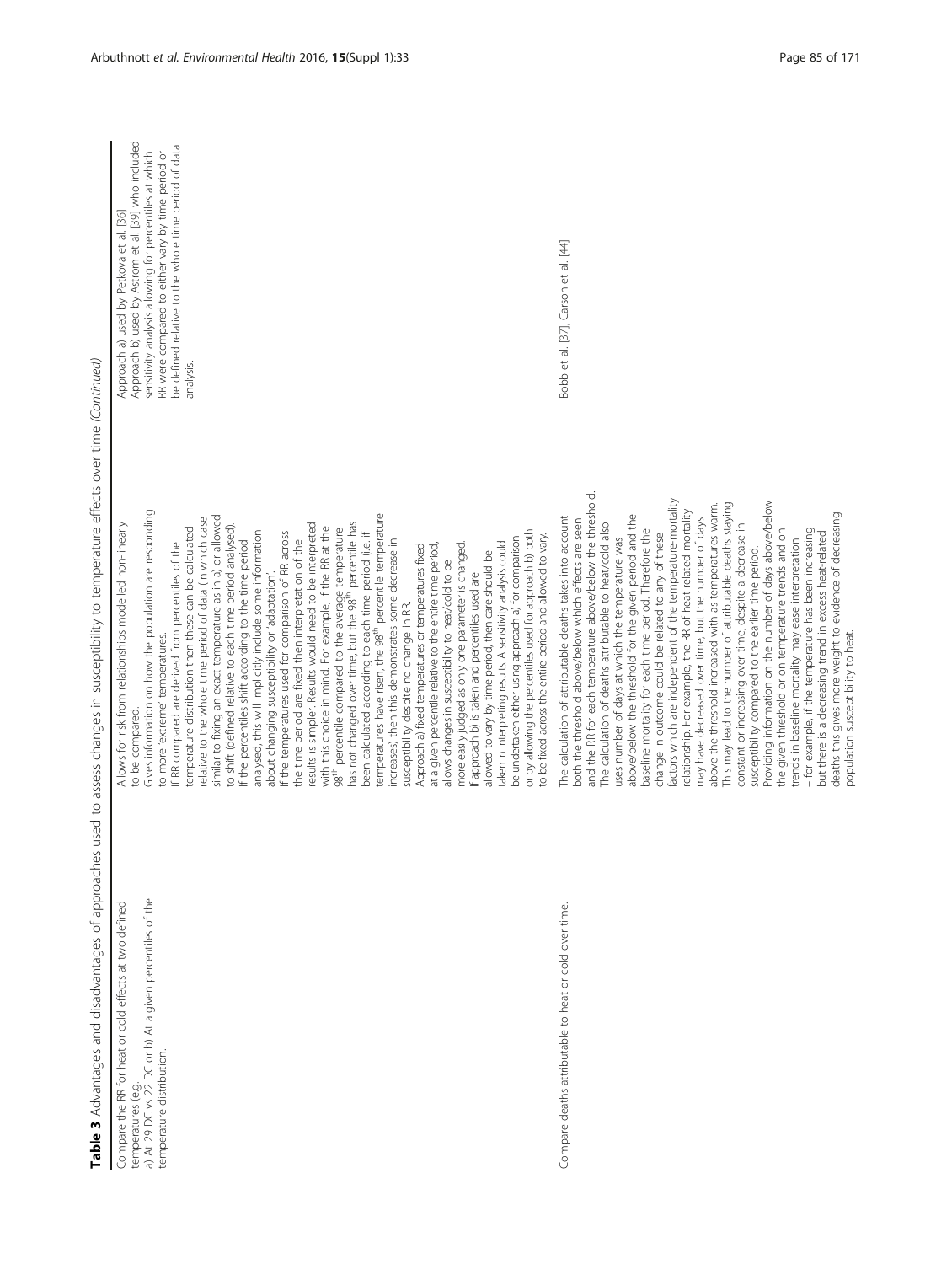|                                                                                                                                          | Christidis et al. [41]                                                                                                                                                                                                                                                                                                                                                                                                                                                                                                                                                                                                                                                                                                                                                     |
|------------------------------------------------------------------------------------------------------------------------------------------|----------------------------------------------------------------------------------------------------------------------------------------------------------------------------------------------------------------------------------------------------------------------------------------------------------------------------------------------------------------------------------------------------------------------------------------------------------------------------------------------------------------------------------------------------------------------------------------------------------------------------------------------------------------------------------------------------------------------------------------------------------------------------|
|                                                                                                                                          |                                                                                                                                                                                                                                                                                                                                                                                                                                                                                                                                                                                                                                                                                                                                                                            |
| Table 3 Advantages and disadvantages of approaches used to assess changes in susceptibility to temperature effects over time (Continued) | However, it would need to be made clear whether both<br>from each time period with the same series of weather<br>This approach gives results which are easy to interpret.<br>Although using the temperature-mortality relationship<br>above/below which effects have been modelled have<br>should be provided on whether the baseline mortality<br>data seems to give an easily comparable result, clarity<br>any of the above scenarios, the modelled RR may be<br>used for calculations has also been consistent. As for<br>the changed RR and potentially changed threshold<br>influenced by outlying extreme temperatures and<br>therefore taking a number of years as a basis for<br>transfer' functions may be more reliable.<br>been used to calculate the burdens. |
|                                                                                                                                          | Jse transfer function (e.g. RR from modelled relationship<br>S<br>between temperature and mortality) from later or earlier<br>assess whether there has been a change in attributable<br>years with the weather series from whole time period<br>deaths.                                                                                                                                                                                                                                                                                                                                                                                                                                                                                                                    |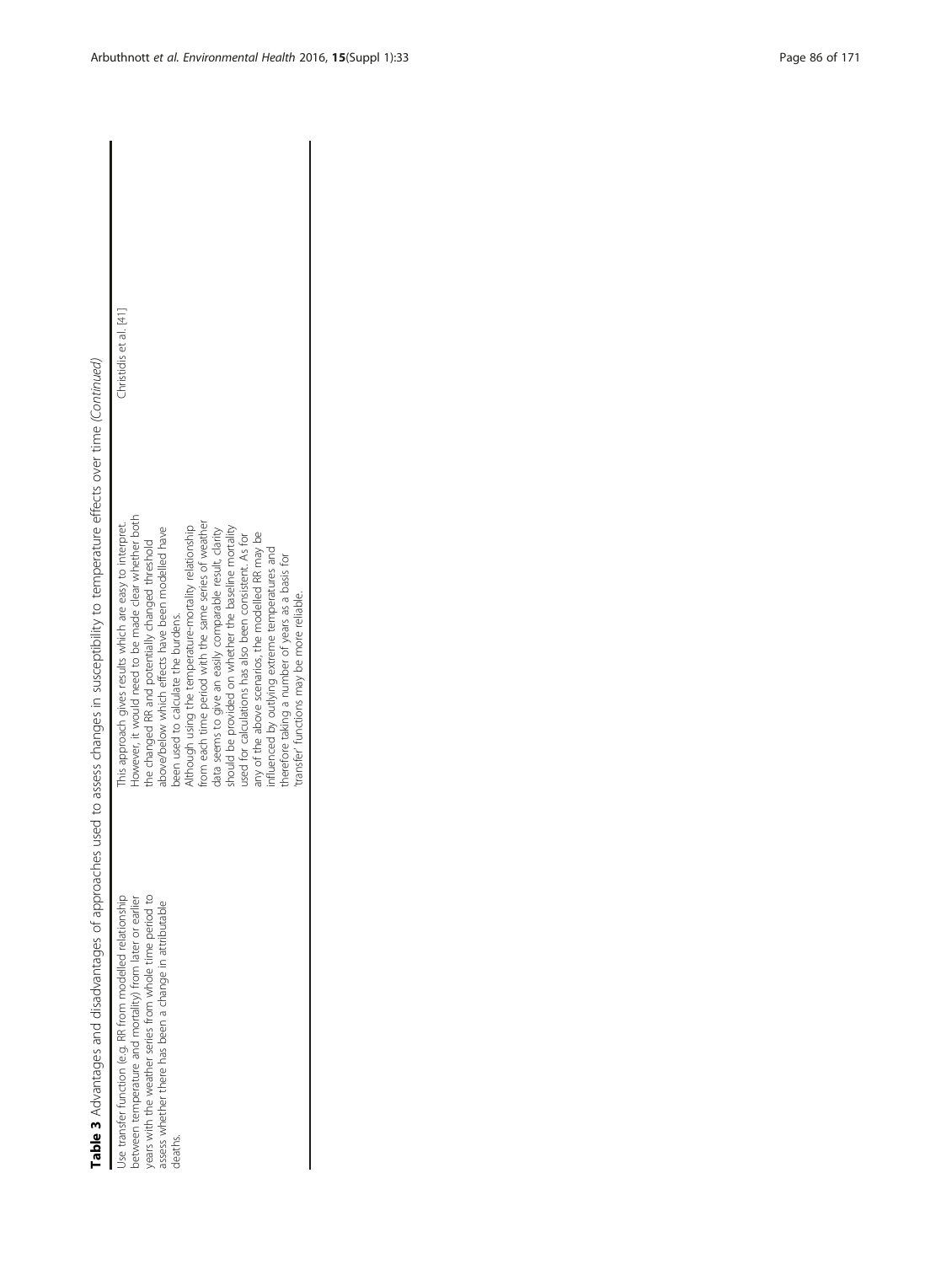for air pollution did not affect the overall trend over time in cold related mortality, indeed individual RRs for each time period for cold-related mortality were higher after controlling for air pollution. Bobb et al. [\[37\]](#page-19-0) provided information about models with pollution control as part of a sensitivity analysis. In this paper, when fine particulate matter was included in a linear model, the reduction in heat related mortality between the two time points was no longer significant at the 5 % level (though the reduction remained significant in the non-linear model when air pollution was included).

Influenza is often thought to be a confounding factor when estimating the effects of cold (although whether it is considered a confounder in this relationship will depend on how much influenza survival and transmission rates are affected directly by ambient air temperature (i.e. placing it on the causal pathway between lower temperatures and mortality) as opposed to seasonal and behavioural factors such as school opening times (which occur independently of day to day variation in temperatures)). Three of the five papers reporting cold effects attempted to control for influenza, for example with the inclusion of an indicator for influenza within the models [[39\]](#page-19-0) or where flu data was not available by excluding years of known influenza epidemics [[42, 44\]](#page-19-0).

#### Variation of effect by subgroup analysis

Where studies examined temperature related mortality by specific subgroups such as cardiovascular or respiratory mortality [[37, 38](#page-19-0), [43](#page-19-0), [44\]](#page-19-0), decreases in these subgroups were seen for the effect of heat and in three of the studies this was significant [[36, 37, 43\]](#page-19-0). Of interest, in the study by Ha et al. [[38](#page-19-0)], there was a (nonsignificant) decrease in risk of cardiovascular mortality above the temperature threshold in contrast to a (non-significant) increase in all-cause mortality. Carson et al. [[44](#page-19-0)] reported decreases in cardio-vascular and respiratory deaths were less prominent than for all-cause mortality. However, this study analysed a much longer time period than others examining outcome specific mortality and therefore factors such as the epidemiological transition may explain some of the differences. As previously mentioned, this study used weekly data which may also affect the patterns in results seen between different causes of death.

Where results were analysed by age group, the majority of studies found that the largest temporal reductions in mortality were in the older age groups [[36](#page-19-0), [37, 39](#page-19-0)]. Barnett [[43](#page-19-0)] and Donaldson et al. [[45](#page-19-0)] only analysed the results in the elderly and over 55s respectively and both found decreases in vulnerability to heat.

### Variation of effect by location: between and within studies

The variety in approaches used for analysis makes it difficult to compare the variation between studies of effects seen across geographical areas. However, results presented so far have been for area or national level aggregated estimates. Four papers [[37, 43, 45, 46\]](#page-19-0) included multiple cities or areas within the same paper (i.e. same methods used). For those which analysed multiple cities within the US [[37, 43, 46\]](#page-19-0) some heterogeneity in results was seen. Bobb et al. [[37\]](#page-19-0) found that 74/105 cities displayed a significant decrease in excess heat related mortality between 1987 and 2005 and that cities with cooler climates had a larger decline in heat related mortality risk, though these cities also had the highest heat related mortality at the start of the time period. The cities with the largest increase in prevalence of air conditioning over the time period also had the largest declines in mortality, though this was not a statistically significant association. For one city in Southern California, susceptibility increased over time (not statistically significant at the 5 % confidence level). Davies et al. [[46](#page-19-0)] examined 28 US cities over an earlier time period. They found heat related mortality rates had declined in 42 % of the cities but that two cities on the West coast (Seattle and Washington) had an increased number of excess deaths in the later time periods. They also reported that 12 cities (in the South) no longer displayed evidence of a threshold temperature above which heat mortality occurred (see Table [1](#page-4-0) for details). Barnett [\[43\]](#page-19-0) found the largest declines in heat related mortality risk in the US were in the North West, North East, Industrial West and Southern California. The reason for the difference in regional declines seen between these two papers cannot be conclusively determined, though some may be attributable to the difference in levels of aggregation of data (for example, Barnett uses regions, whereas Davies et al.. examine metropolitan areas), the different time periods analysed between studies and potentially the difference in methods used.

Donaldson et al. [[45](#page-19-0)] analysed three different geographical areas (Southern Finland, Northern Carolina and Southern England) and found that the decrease in heat related mortality was smallest in South East England.

#### Susceptibility to extreme temperature events

Six papers were identified that examined differences in all-cause mortality between two different heatwaves or between heatwaves occurring over a number of years in the same location [[51](#page-19-0)–[56\]](#page-19-0) (see Table [2](#page-6-0) for details). All studies were from high or middle-high income countries. Most of these papers use an episode analysis approach to compare the expected and actual deaths during heatwaves. The approaches taken to selecting an appropriate baseline (for the expected deaths) varied between studies (Table [2\)](#page-6-0) from using a moving 15–30 day average [\[52](#page-19-0)] to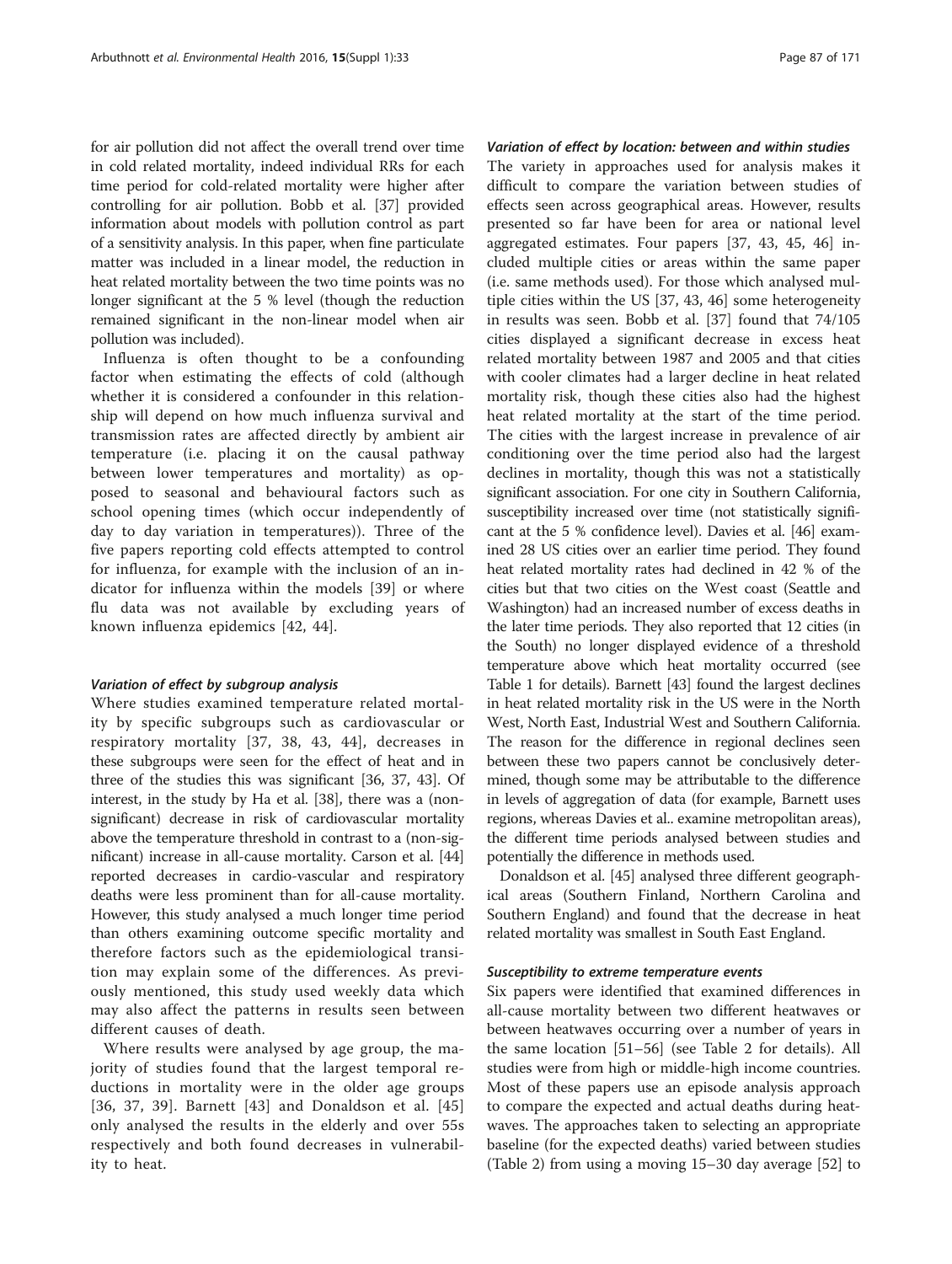using more complex models over longer time periods (e.g. [\[51, 53, 55](#page-19-0)]). One study compared the absolute number of deaths occurring in two heatwave periods [[54\]](#page-19-0). In comparing different heatwaves, some papers (e.g. [[56\]](#page-19-0)) made allowances for the different characteristics of various heatwaves by using model parameters from previous years with weather data from a heatwave in later years and vice versa. Other papers did not make such allowances, but two reported a decrease in heatwave related mortality despite a general increase in the maximum temperature encountered in later heatwaves.

Four papers reported decreased heatwave related mortality in later years [[51](#page-19-0)–[54](#page-19-0)], of which two reported a measure of statistical significance for this. Using a test for linear trend, Kysely et al. [[51\]](#page-19-0) found a significant decrease in the effects of heatwaves over the years. Fouillet et al. [\[53\]](#page-19-0) found the number of deaths to be significantly fewer than those expected when derived from a predictive model based on previous years data.

One study reported no pattern in effects of heatwaves over time [\[55\]](#page-19-0) and one found a non-significant increase in expected heatwave related deaths in a later year, despite there being an increase in air conditioning over this time and having made allowances for differences in heatwave characteristics [\[56](#page-19-0)]. This study used data from Chicago and it was hypothesised that this could be due to the increase in number of persons in the eldest age category between the two events and the number of older persons living below the poverty line (in the US, socio-economic status has been associated with heat related outcomes [\[57, 58\]](#page-20-0), possibly because it relates to access to working air conditioning which is predictive of reduced heat related mortality [[59](#page-20-0)–[61](#page-20-0)]).

Where a decrease in mortality was seen, potential explanations included the introduction of heat health warning systems (HHWS), increased prevalence of air conditioning, improved urban design and living standards (Table [2\)](#page-6-0). No study attempted to quantify these relationships.

No studies were located that specifically examined the effects of cold snaps over time.

### Discussion

Of the eleven papers that examined variations in the RR of, or heat related mortality over time, all except one [[38\]](#page-19-0) found some evidence of decreasing susceptibility. In five of these, this decrease was significant at the 5 % confidence level (either analysed as trend over time or the difference between two discrete time points). Susceptiblity to heat appeared to stabilise over the last part of the century in those studies which covered that time period and in studies analysing more than one location, the magnitude of the decrease varied according to region

or city. Where examined, studies found a decrease in cardio-vascular and respiratory heat related mortality.

Comparison of the magnitude of the changes in RR or temperature related mortality between studies is difficult, due to the variety of outcome measures and approaches used to model the temperature-mortality relationships. For example, where thresholds have been used, some studies have fixed temperature thresholds across the whole time period [\[44](#page-19-0)] and others have allowed them to vary within time periods analysed [\[42, 46](#page-19-0)]. This is important due to the inherent link between the temperature at which the threshold is set and the slope of the exposure-response regression line. There are further inherent limitations of approaches used by individual studies. For example, results of studies which use heat related mortality as an outcome (rather than the RR of death at different temperatures) are also affected by changes in baseline mortality and temperature over time. This can make it difficult to ascertain how much susceptibility to temperature itself is changing over time. Table [3](#page-11-0) discusses in more detail the approaches used by individual studies included in this review to assess changes in vulnerability. Whilst we have not gone so far as to recommend one specific approach be used, we do highlight specific aspects of each study design that have implications for the interpretation and comparability of results obtained from these studies (see Table [3](#page-11-0)). Residual confounding is likely in many of the studies – although the importance of air pollution as a confounder is currently under debate [\[50\]](#page-19-0), studies examining year round risk also had incomplete control for influenza and other seasonal trends or trends in mortality over time. The results of studies examining temperature related health risks are also aggregated to at least city level, which may lead to a masking of differences in vulnerability of certain population subgroups. It would be important to ascertain, for example, whether different sections of society (e.g. age groups, rural vs. urban populations or groups of different socio-economic status) display differences in their changes in risk of heat related mortality over time. For example, the urban heat island is likely to alter heat related risk and with increasing urbanisation, understanding how urban populations can and have adapted to heat will be important to inform future planning of cities.

There are also limitations of the body of literature reviewed as a whole. For example, there are no studies specifically from low income settings, where planned adaptive measures may be different to or less prevalent than those used in high income settings. Changes in temperature related mortality over time could be different in these contexts. Secondly, the number of studies is small and, due to differences in outcome measures and approaches used, is difficult to draw conclusions from. Also, many studies [[38](#page-19-0), [39, 42](#page-19-0)–[45\]](#page-19-0) have not analysed factors contributing to changes in risk over time. Although studies have controlled for general long-term trends in mortality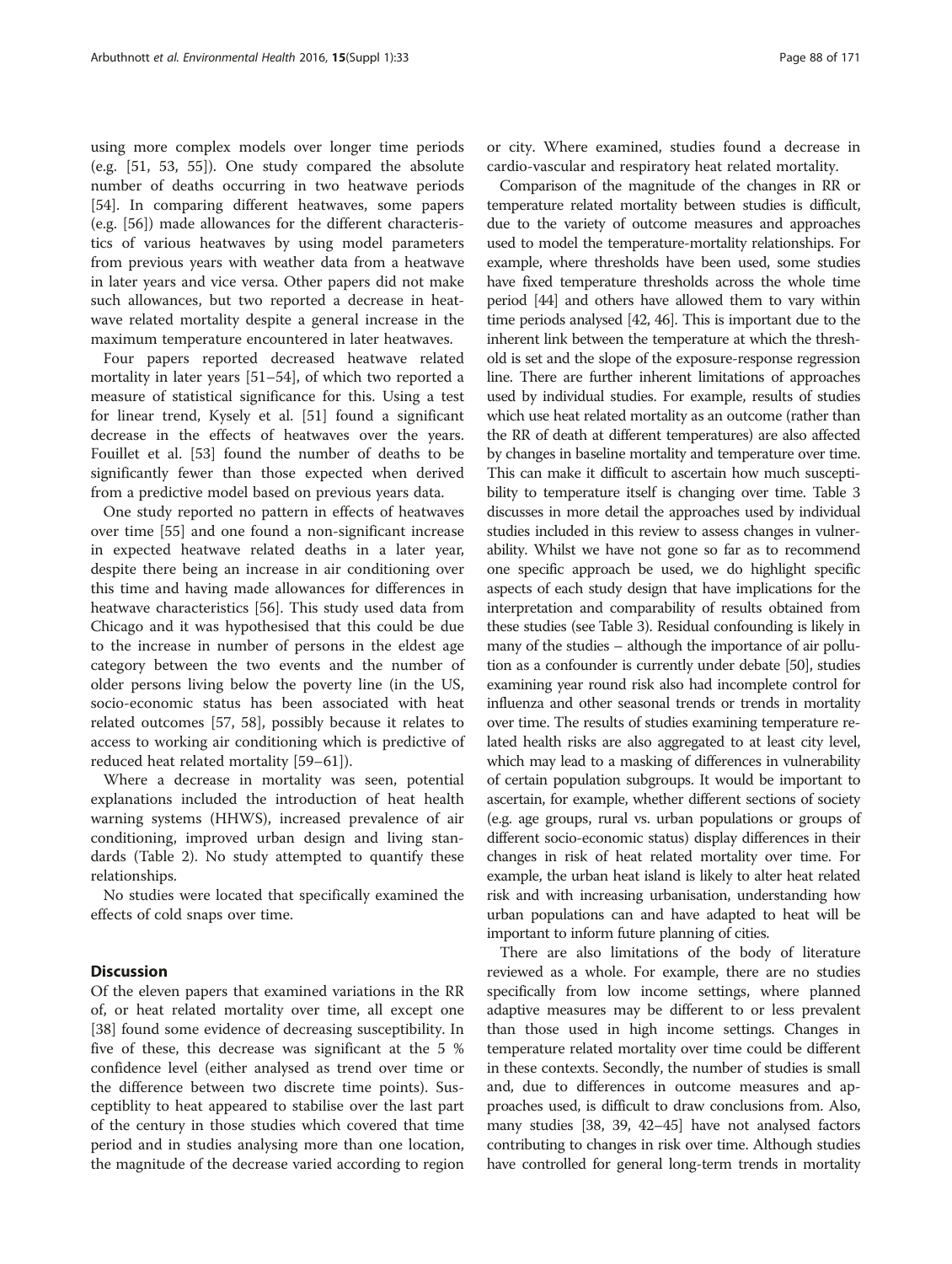(which should, for example, pick up long term trends in all-cause mortality), whether cause-specific (e.g. cardiovascular) mortality has changed specifically due to adaptation to heat or due to reduced cardio-vascular risk factors in general cannot be determined from the models. Only two papers made an attempt to quantitatively attribute changes in vulnerability to specific adaptive measures [[37](#page-19-0), [46](#page-19-0)]. Each found non-significant associations between air conditioning prevalence (see Additional file [1](#page-18-0): Table S1b) changes over time and heat related mortality within cities [\[37](#page-19-0)] and overall [\[46\]](#page-19-0). Other studies included qualitative explanations for the reduction in heat related mortality over time, for example improved urban planning and building design [[36, 39](#page-19-0), [44](#page-19-0), [46\]](#page-19-0), increased living standards and a reduction in risk factors for conditions such as cardiovascular or respiratory morbidity [[36\]](#page-19-0). These possible modifiers of the heat-mortality relationship have been summarised in Fig. 5. Identifying factors which have contributed to such changes could be used to inform environmental and health policy and future urban planning.

The possible slowing of the decline in heat related mortality over the latter part of the last century is interesting. This may, in part, be related to the epidemiological transition (for example, in the later part of the last century, declining susceptibility due to fewer heat related deaths from infectious causes would have occurred but heatrelated cardiovascular mortality, for example, may be harder to prevent) but it also potentially demonstrates a limit to 'adaptation'. For example, there may be limits to both physiological adaptation and adaptive changes in infrastructure. Further studies which examine trends over

time and in particular in more recent years are necessary to better understand this. Better integeration of physiological and epidemiological research would enable improved understanding of the importance that physiological adaptation can play within populations.

Overall, studies which have examined the effects of specific heatwave events on mortality over time, have found a reduction of heat-related mortality in later years [\[51](#page-19-0)–[54](#page-19-0)]. These studies are not as robust in design as time-series or case-crossover approaches, and particular effects of a given heatwave may vary due to factors not captured in all definitions (e.g. intensity, temperature related to previous days etc.), that is to say that no two heatwaves are the same and have different characteristics which can modify the temperature-mortality relationship [\[62](#page-20-0)].

Despite a decreasing vulnerability to heat over time, there is little consistent evidence for decreasing cold related mortality, especially over the latter part of the last century. This may be unexpected, given advancements in housing design and in medical care. However, this should be considered in the context of the small number of studies that examined cold, and fewer that included information on the statistical significance. The lack of reduction in vulnerability to cold remains important as there is some evidence that maximum temperatures are rising faster than minimum temperatures [\[63](#page-20-0)]. Conversally, it might be expected by some, that as the climate has warmed over the last century, populations would become less vulnerable to heat and potentially more vulnerable to cold. However, there is no evidence of increased vulnerability to cold, either in terms of cold related mortality or

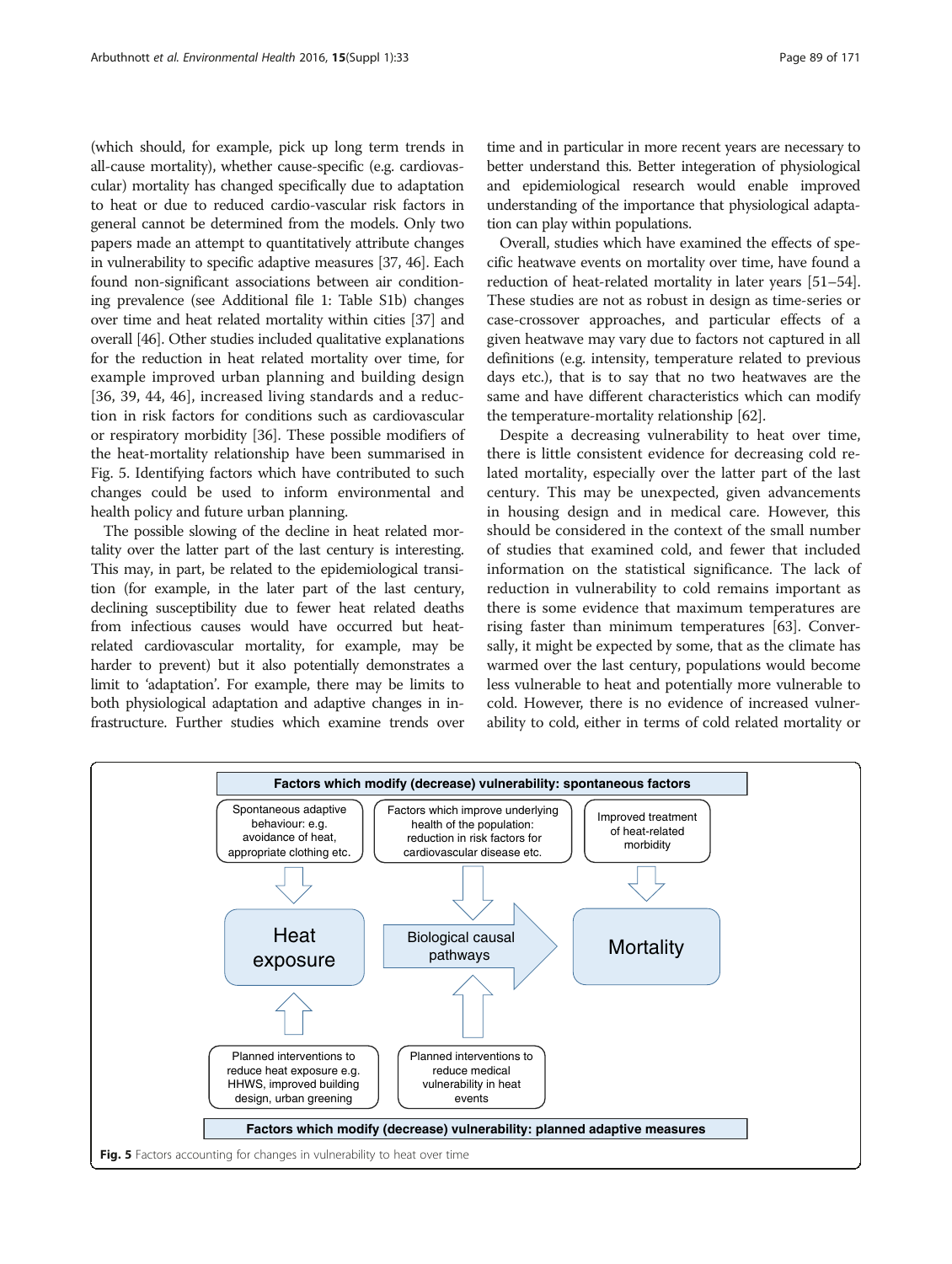relative risk. This does suggest that, at least at an ecological level, there is no current evidence that 'maladaptation' has led to an increased vulnerability to cold over time.

Reasons for the differences over time between heat and cold related mortality have not been quantitatively explained in any papers. Therefore, different explanations should be examined: if improvements in the standard of living and reduction in risk factors for co-morbidities/improved medical care have contributed to some of the temporal decline in heat related mortality, it is reasonable to expect similar reductions in cold related mortality if similar pathways of causation exist. Some of the difference in trend may be due to different causal pathways for heat and cold exposure, for example, cold related mortality is known to occur over longer lag periods and mortality displacement (harvesting) is thought to be less important. It is also hpossible that physiological acclimatisation contributes more substantially to decreasing heat related mortality than to cold related mortality. For example, in their paper, Kysely et al. [\[51](#page-19-0)] specifically look at late summer versus early summer mortality from heat waves and find that this decreases over time. Physiological acclimatisation and changes in this over time have not been specifically evaluated in this review and would be an interesting area of further research. As the climate has warmed, the use of air conditioning and heat warning systems/health messaging are also offered as hypotheses for decreased heat related mortality, where these interventions are present. There have also been substantial changes in building design over time. However, whilst some of these might reduce vulnerability to heat specifically, others, such as the increased proportion of people living in flats might be expected to have the opposite effect [\[64](#page-20-0)]. Understanding differences in trends between heat and cold related vulnerability represents an important gap in knowledge.

## Evidence from other studies and cities

Studies of differing vulnerability to temperature across geographical regions [[21](#page-19-0), [24, 26](#page-19-0), [65](#page-20-0)] are often cited as potential evidence for adaptation. A review of these studies [\[27](#page-19-0)] used meta-regression to establish city-level characteristics associated with the heat-mortality relationship, demonstrating thresholds were generally higher in communities living closer to the equator. It also found that decreasing GDP, increasing age and population density were associated with increased relative risks of mortality from heat. This evidence is generally consistent with the findings of this review: many of the studies in this review hypothesised that improved standards of living and healthcare would reduce risk factors for disease and also heat exposure, therefore reducing susceptibility to heat over time. It is possible, however, that some cities have become more densely populated which

may have increased vulnerability to heat, for example due to higher proportions of the population living in flats and risks of building overheating. However, while comparing results across cities or regions may implicitly include adaptation to temperature over time, it cannot give an estimate of how quickly or by how much community vulnerability can change.

This review provides suggestive evidence of decreasing susceptibility to heat over time. Due to the information included in the studies it cannot, however, determine how much specific adaptive measures (such as the use of cooling systems or HHWS) have contributed to changes compared to general improvements in healthcare and wellbeing in the population. The importance of air conditioning has, however, been demonstrated in other studies [[57](#page-20-0)–[61](#page-20-0)]. Studies, such as one undertaken in migrants which showed reduced vulnerability to heat in those who were born in Southern compared to Northern Italy [[66](#page-20-0)] lend some evidence that physiological and behavioural adaptations to heat could be important and last over population lifespans. Examining trends in cities over time either within the same country or across countries with similar life expectancies and level of development could help further understand the role of adaptation. For example, vulnerability to heat across the US over time was shown to differ by city in the three multi-city studies presented here [[37](#page-19-0), [43, 46](#page-19-0)]. Whilst there are likely to be differences in patterns of risk factors and mortality across the US, the overall trend in these factors over time might be broadly expected to be the same. Differences in heat related vulnerability, compared to other specific trends over time by city could support the hypothesis that adaptation to heat specifically has occurred in these areas. Further studies would be required to substantiate this and differentiate different levels of underlying vulnerability across regions.

# Implications for future climate change assessments and policy

A systematic review of future temperature related mortality projections synthesised evidence from 14 studies [[67\]](#page-20-0). Of these, it was found that only half included assumptions about adaptation or changes in vulnerability in future estimates. Methods used to account for adaptation varied from the use of analogue cities [[68, 69](#page-20-0)] analogue summers [[70\]](#page-20-0) and assuming adaptation to heat for a pre-determined number of degrees Celsius [\[71](#page-20-0), [72](#page-20-0)]. The merits and limitations of each of these approaches have been discussed elsewhere [[73](#page-20-0)–[75](#page-20-0)]. Whilst the comparison of vulnerability to temperatures across regions can be used to inform the 'analogue cities' approach and differences in early versus late summers can be used to inform how much short term acclimatisation can achieve, the use of past declines in vulnerability has not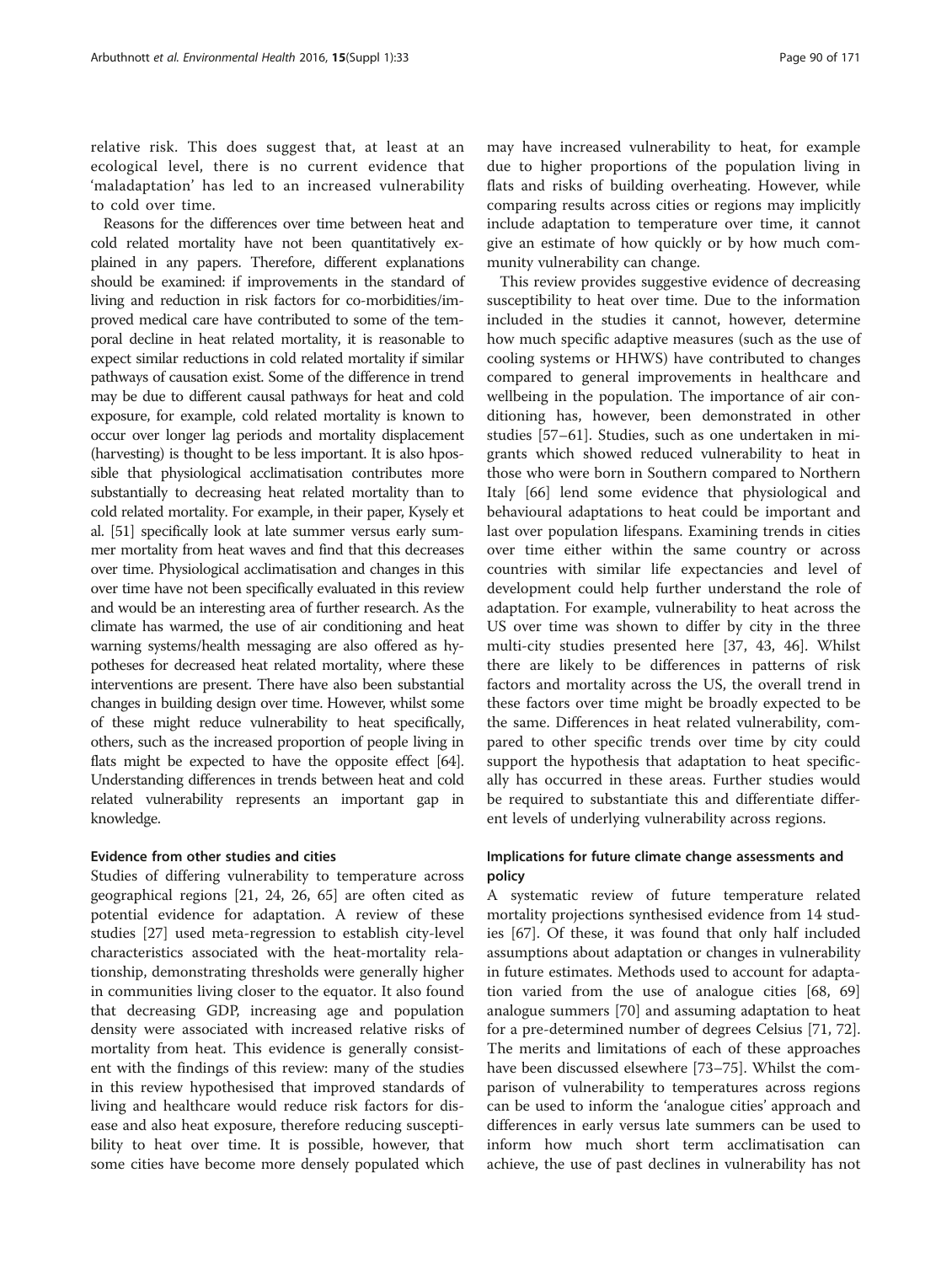<span id="page-18-0"></span>been used, to our knowledge, to inform any future risk assessments. It could be argued that past trends cannot be used to inform future estimates of adaptation – the climate is projected to warm faster over the next century than in the past [1] and it is uncertain whether future populations will be able to adapt at the same rate (for example, some 'markets' for air-conditioning in the US were already thought to be saturated [[46](#page-19-0)]). It is also unknown whether general health gains which lead to reduced vulnerability have been achieved. Nonetheless it is important to recognise that baseline vulnerability to heat in particular has changed across a number of settings. Baseline periods used in a number of studies projecting future temperature related risk studies published over the last decade span a period from the 1960s/70s to the 1990s/2000s [[71](#page-20-0), [76](#page-20-0)–[78](#page-20-0)], though some studies - especially those published most recently, have used a more recent baseline period which is likely to improve future estimates [\[28](#page-19-0), [79](#page-20-0)–[81](#page-20-0)]. Given the trends in mortality observed, estimates of future risk could be improved to better reflect contemporary temperature related health risk. Where this has not been done, projections of future heat related mortality may have been over-estimated.

# Conclusions

There is evidence that the risk of heat related mortality has changed over the last century and more recently. Further studies would be required to improve knowledge in this area, for example to understand the rate of changes in susceptibility more recently and whether changes are occurring at equal rates across sectors of society. Attribution of decreases in mortality to planned adaptive measures may help to inform future actions or policy, as would studies that specifically examine the effectiveness of certain adaptive actions. There are potential policy implications in the lack of decreasing vulnerability to cold. Adaptive efforts should not focus on heat alone, despite warming temperatures. Recent climate change risk assessments (e.g. [\[28\]](#page-19-0)) show that the risk from cold is expected to account for most of the temperature related risk until late in the century (this is because of the magnitude of the RR and because there remain many more days below cold thresholds until this time). Therefore, any adaptive strategies would ideally reduce the risk from both heat and cold in order to prepare for both short and longer term temperature related risk, and urban and housing design with other co-benefits to health should be emphasised (e.g. [\[82\]](#page-20-0)). Given the additional risk in urban areas due to the urban heat island effect [[83](#page-20-0)] understanding the risk that future temperatures are likely to pose to health, and how populations can adapt equitably using solutions with co-benefits, is especially important in urbanised societies to plan for healthy and sustainable cities.

Lastly, when considering adaptation in impact assessments of future temperature related risk, sensitivity analyses which include differences in baseline vulnerability could improve understanding of future risk, as would assessments which could include, where possible, effects of certain specific adaptive measures on future heat related risk.

# Additional files

[Additional file 1: Table S1a.](dx.doi.org/10.1186/s12940-016-0102-7) Features of Studies Examining Changes in Heat and Cold Susceptibility over Time. Table S1b. Results of studies examining the change in heat/cold susceptibility over time. (ZIP 50 kb) [Additional file 2:](dx.doi.org/10.1186/s12940-016-0102-7) Peer review reports. (PDF 62 kb)

#### Abbreviations

CRM: Cold related mortality; DF: Degrees of freedom; GDP: Gross domestic product; HRM: Heat related mortality; HW: Heatwave; MMT: Minimum mortality temperature; PAT: Physiological apparent temperature; PM10: Particulate matter ≤10 μm in diameter; RR: Relative risk.

#### Competing interests

The authors declare that they have no competing interests.

#### Authors' contributions

KA conceived the idea for review and drafted the original manuscript. All authors contributed to the design of the review. CH, SH and SV provided critical input to the paper, tables and figures. All authors read and approved the manuscript.

#### Acknowledgments

KA was supported by the PHE PhD studentship scheme. The research was partly funded by the National Institute for Health Research Health Protection Research Unit (NIHR HPRU) in Environmental Change and Health at the London School of Hygiene and Tropical Medicine in partnership with Public Health England (PHE), and in collaboration with the University of Exeter, University College London, and the Met Office. The views expressed are those of the authors and not necessarily those of the NHS, the NIHR, the Department of Health or Public Health England. We are grateful for the help of Caroline DeBrun at PHE with searching the literature databases.

#### Declarations

Public Health England has provided funding for the publication fee of this article.

This article has been published as part of Environmental Health Volume 15 Suppl 1, 2016: Healthy-Polis: Challenges and Opportunities for Urban Environmental Health and Sustainability. The full contents of the supplement can be found at <http://www.ehjournal.net/supplements/15/S1>.

#### Peer review

Peer review reports for this article are attached as Additional file 2.

#### Published: 8 March 2016

#### References

- Stocker TF, Qin DG, Plattner K, Tignor M, Allen SK, Boschung J, et al. The Physical Science Basis. Contribution of Working Group I to the Fifth Assessment Report of the Intergovernmental Panel on Climate Change. In: IPCC. 2013. p. 1–30.
- 2. Schar C, Vidale PL, Luthi D, Frei C, Haberli C, Liniger MA, et al. The role of increasing temperature variability in European summer heatwaves. Nature. 2004;427(6972):332–6.
- 3. Meehl GA, Tebaldi C. More intense, more frequent, and longer lasting heat waves in the 21st century. Science. 2004;305(5686):994–7.
- 4. Christidis N, Jones GS, Stott PA. Dramatically increasing chance of extremely hot summers since the 2003 European heatwave. Nat Clim Chang. 2015;5(1):46–50.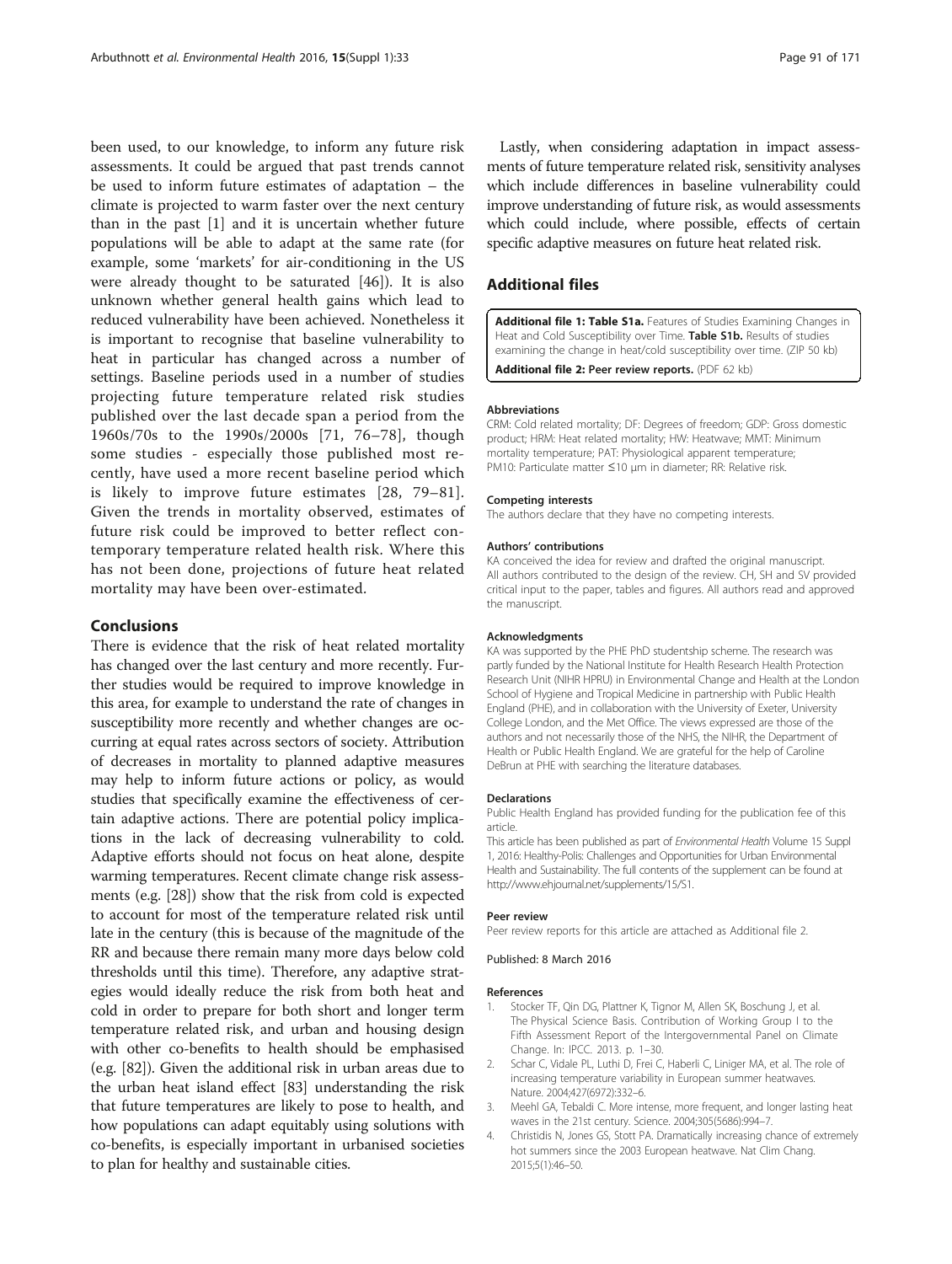- <span id="page-19-0"></span>5. Jones B, O'Neill BC, McDaniel L, McGinnis S, Mearns LO, Tebaldi C. Future population exposure to US heat extremes. Nat Clim Chang. 2015;5(7):652.
- 6. Watts N, Adger WN, Agnolucci P, Blackstock J, Byass P, Cai W, et al. Health and climate change: policy responses to protect public health. Lancet. 2015. doi[:10.1016/S0140-6736\(15\)60854-6.](http://dx.doi.org/10.1016/S0140-6736(15)60854-6)
- 7. Guo Y, Gasparrini A, Armstrong B, Li S, Tawatsupa B, Tobias A, et al. Global variation in the effects of ambient temperature on mortality: a systematic evaluation. Epidemiology. 2014;25(6):781–9.
- 8. Cheng J, Xu Z, Zhu R, Wang X, Jin L, Song J, et al. Impact of diurnal temperature range on human health: a systematic review. Int J Biometeorol. 2014;58(9):2011–24.
- 9. Oudin Astrom D, Bertil F, Joacim R. Heat wave impact on morbidity and mortality in the elderly population: a review of recent studies. Maturitas. 2011;69(2):99–105.
- 10. Bi P, Williams S, Loughnan M, Lloyd G, Hansen A, Kjellstrom T, et al. The effects of extreme heat on human mortality and morbidity in Australia: implications for public health. Asia Pac J Public Health. 2011;23(2 Suppl):27S–36.
- 11. Basu R. High ambient temperature and mortality: a review of epidemiologic studies from 2001 to 2008. Environ Health. 2009;8:40.
- 12. Xie H, Yao Z, Zhang Y, Xu Y, Xu X, Liu T, et al. Short-term effects of the 2008 cold spell on mortality in three subtropical cities in Guangdong Province, China. Environ Health Perspect. 2013;121(2):210–6.
- 13. Wanitschek M, Ulmer H, Sussenbacher A, Dorler J, Pachinger O, Alber HF. Warm winter is associated with low incidence of ST elevation myocardial infarctions and less frequent acute coronary angiographies in an alpine country. Herz. 2013;38(2):163–70.
- 14. Gomez-Acebo I, Llorca J, Dierssen T. Cold-related mortality due to cardiovascular diseases, respiratory diseases and cancer: a case-crossover study. Public Health. 2013;127(3):252–8.
- 15. Gill RS, Hambridge HL, Schneider EB, Hanff T, Tamargo RJ, Nyquist P. Falling temperature and colder weather are associated with an increased risk of aneurysmal subarachnoid hemorrhage. World Neurosurgery. 2013;79(1):136–42.
- 16. Guo Y, Jiang F, Peng L, Zhang J, Geng F, Xu J, et al. The association between cold spells and pediatric outpatient visits for Asthma in Shanghai, China. PLoS ONE. 2012;7(7):e42232.
- 17. Chau PH, Wong M, Woo J. Challenge to long term care for the elderly: cold weather impacts institutional population more than community-dwelling population. J Am Med Dir Assoc. 2012;13(9):788–93.
- 18. Monteiro A, Velho S, Sousa C. Why should we focus in cold extremes health negative outcomes in Mediterranean climate like Porto, Portugal? Eur J Epidemiol. 2013;1:S177.
- 19. Guo Y, Li S, Zhang Y, Pan X, Adrian B, Tong S. The effects of ambient temperature on cerebrovascular deaths in five cities, China. Epidemiology. 2012;1:S323.
- 20. Guo Y, Barnett AG, Tong S. High temperatures-related elderly mortality varied greatly from year to year: important information for heat-warning systems. Sci Report. 2012;2:830.
- 21. Baccini M, Biggeri A, Accetta G, Kosatsky T, Katsouyanni K, Analitis A, et al. Heat effects on mortality in 15 European cities. Epidemiology. 2008;19(5):711–9.
- 22. Hess JJ, Eidson M, Tlumak JE, Raab KK, Luber G. An evidence-based public health approach to climate change adaptation. Environ Health Perspect. 2014;122(11):1177–86.
- 23. IPCC., Barros VR, Field CB, Dokken DJ, Mastrandrea MD, al. MKe: Climate Change 2014: impacts, adaptation and vulnerablity. Contribution of working group II to the fifth assessment report of the Intergovernmental panel on climate change. In. Edited by Cambridge University Press C, UK; 2014.
- 24. Curriero FC, Heiner KS, Samet JM, Zeger SL, Strug L, Patz JA. Temperature and mortality in 11 cities of the eastern United States. Am J Epidemiol. 2002;155(1):80–7.
- 25. Ma W, Chen R, Kan H. Temperature-related mortality in 17 large Chinese cities: How heat and cold affect mortality in China. Environ Res. 2014;134:127–33.
- 26. McMichael AJ, Wilkinson P, Kovats RS, Pattenden S, Hajat S, Armstrong B, et al. International study of temperature, heat and urban mortality: the 'ISOTHURM' project. Int J Epidemiol. 2008;37(5):1121–31.
- 27. Hajat S, Kosatky T. Heat-related mortality: a review and exploration of heterogeneity. J Epidemiol Community Health. 2010;64(9):753–60.
- 28. Vardoulakis S, Dear K, Hajat S, Heaviside C, Eggen B, McMichael AJ. Comparative assessment of the effects of climate change on heat- and cold-related mortality in the United Kingdom and Australia. Environ Health Perspect. 2014;122(12):1285–92.
- 29. Gasparrini A, Guo Y, Hashizume M, Lavigne E, Zanobetti A, Schwartz J, et al. Mortality risk attributable to high and low ambient temperature: a multicountry observational study. Lancet. 2015;386(9991):369–75.
- 30. Toloo G, FitzGerald G, Tong S. Managing health risks of extreme weather events: need for a systematic approach. Aust N Z J Public Health. 2014;38(1):90–1.
- 31. Toloo GS, Fitzgerald G, Aitken P, Verrall K, Tong S. Are heat warning systems effective? Environ Health. 2013;12:27.
- 32. Tompkins EL, Adger WN, Boyd E, Nicholson-Cole S, Weatherhead K, Arnell N. Observed adaptation to climate change: UK evidence of transition to a well-adapting society. Global Environ Chang. 2010;20(4):627–35.
- 33. Bouzid M, Hooper L, Hunter PR. The effectiveness of public health interventions to reduce the health impact of climate change: a systematic review of systematic reviews. PLoS ONE. 2013;8(4):e62041.
- 34. Boeckmann M, Rohn I. Is planned adaptation to heat reducing heat-related mortality and illness? A systematic review. BMC Public Health. 2014;14:1112.
- 35. Gupta S, Carmichael C, Simpson C, Clarke MJ, Allen C, Gao Y, et al. Electric fans for reducing adverse health impacts in heatwaves. Cochrane Database Syst Rev. 2012;7:CD009888.
- 36. Petkova EP, Gasparrini A, Kinney PL. Heat and mortality in New York City since the beginning of the 20th century. Epidemiology. 2014;25(4):554–60.
- 37. Bobb JF, Peng RD, Bell ML, Dominici F. Heat-related mortality and adaptation to heat in the United States. Environ Health Perspect. 2014;122(8):811–6.
- 38. Ha J, Kim H. Changes in the association between summer temperature and mortality in Seoul, South Korea. Int J Biometeorol. 2013;57(4):535–44.
- Astrom DO, Forsberg B, Edvinsson S, Rocklov J. Acute fatal effects of shortlasting extreme temperatures in Stockholm, Sweden: evidence across a century of change. Epidemiology. 2013;24(6):820–9.
- 40. Matzarakis A, Muthers S, Koch E. Human biometeorological evaluation of heat-related mortality in Vienna. Theor Appl Climatol. 2011;105(1/2):1–10.
- 41. Christidis N, Donaldson GC, Stott PA. Causes for the recent changes in cold- and heat-related mortality in England and Wales. Clim Chang. 2010;102(3/4):539–53.
- 42. Ekamper P, Duin G. 150 Years of temperature-related excess mortality in the Netherlands. Demogr Res. 2009;21(14):385–426.
- 43. Barnett AG. Temperature and cardiovascular deaths in the US elderly: changes over time. Epidemiology. 2007;18(3):369–72.
- 44. Carson C, Hajat S, Armstrong B, Wilkinson P. Declining vulnerability to temperature-related mortality in London over the 20th century. Am J Epidemiol. 2006;164(1):77–84.
- 45. Donaldson GC, Keatinge WR, Nayha S. Changes in summer temperature and heat-related mortality since 1971 in North Carolina, South Finland, and Southeast England. Environ Res. 2003;91(1):1–7.
- 46. Davis RE, Knappenberger PC, Michaels PJ, Novicoff WM. Changing heat-related mortality in the United States. Environ Health Perspect. 2003;111(14):1712–8.
- 47. Davis RE, Knappenberger PC, Novicoff WM, Michaels PJ. Decadal changes in summer mortality in U.S. cities. Int J Biometeorol. 2003;47(3):166–75.
- 48. Omran AR. The epidemiologic transition. A theory of the epidemiology of population change. Milbank Mem Fund Q. 1971;49(4):509–38.
- 49. Miron IJ, Montero JC, Criado-Alvarez JJ, Linares C, Diaz J. Intense cold and mortality in Castile-La Mancha (Spain): study of mortality trigger thresholds from 1975 to 2003. Int J Biometeorol. 2012;56(1):145–52.
- 50. Buckley JP, Samet JM, Richardson DB. Commentary: Does air pollution confound studies of temperature? Epidemiology. 2014;25(2):242–5.
- 51. Kyselý J, Plavcová E. Declining impacts of hot spells on mortality in the Czech Republic, 1986–2009: adaptation to climate change? Clim Chang. 2012;113(2):437–53.
- 52. Kysely J, Kriz B. Decreased impacts of the 2003 heat waves on mortality in the Czech Republic: an improved response? Int J Biometeorol. 2008;52(8):733–45.
- 53. Fouillet A, Rey G, Wagner V, Laaidi K, Empereur-Bissonnet P, Le Tertre A, et al. Has the impact of heat waves on mortality changed in France since the European heat wave of summer 2003? A study of the 2006 heat wave. Int J Epidemiol. 2008;37(2):309–17.
- 54. Tan J, Zheng Y, Song G, Kalkstein LS, Kalkstein AJ, Tang X. Heat wave impacts on mortality in Shanghai, 1998 and 2003. Int J Biometeorol. 2007; 51(3):193–200.
- 55. Rey G, Jougla E, Fouillet A, Pavillon G, Bessemoulin P, Frayssinet P, et al. The impact of major heat waves on all-cause and cause-specific mortality in France from 1971 to 2003. Int Arch Occup Environ Health. 2007;80(7):615–26.
- 56. Smoyer KE. A comparative analysis of heat waves and associated mortality in St. Louis, Missouri–1980 and 1995. Int J Biometeorol. 1998;42(1):44–50.